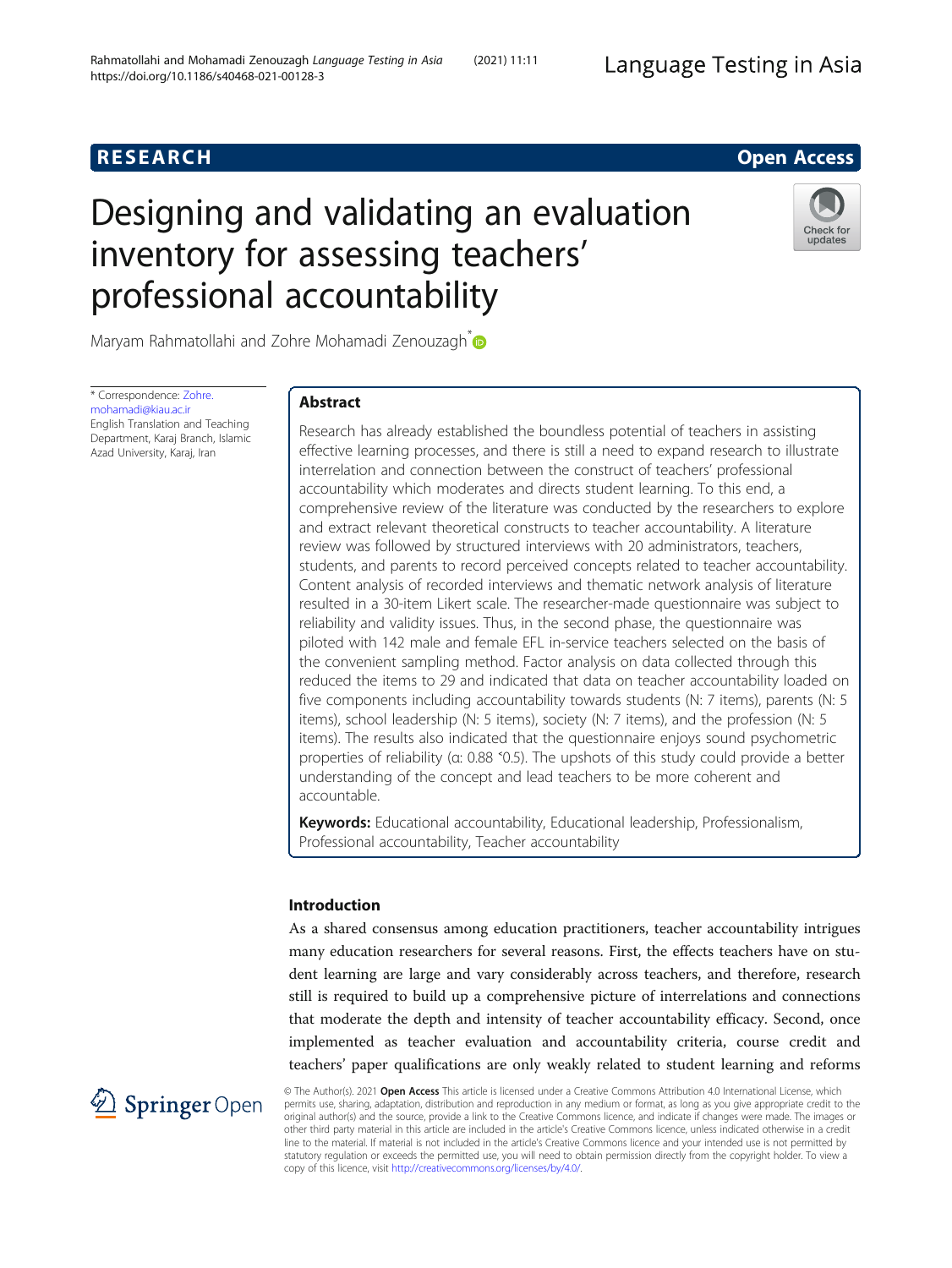should be made to address the challenges of teacher accountability, and third, teacher evaluation systems were failing to differentiate among teachers despite the large differences in teacher effectiveness on various grounds and from different perspectives (Kraft et al. [2020](#page-20-0)). Accountability, usually considered synonymous with answerability, responsibility, liability, and blameworthiness, is a concept of governance and ethics (Attarwala [2015](#page-19-0)). The term, as defined by Levitt et al. [\(2008\)](#page-20-0), is concerned with "proper behavior, and it deals with the responsibilities of individuals and organizations for their actions towards other people and agencies" (p. vii). Educational accountability policies and studies defined accountability as individuals' commitments at work and their commitment to follow their work when encountering repeated failures (Gottlieb [2020\)](#page-20-0). Moreover, Greenblatt et al. ([2020](#page-20-0)) claimed that the notion of accountability in the sociopolitical context of education should take various factors into account including healthcare, employment, and transportation to school administration, teacher education, and students.

How to assess and evaluate the depth and intensity of accountability, as not only the driving force but also a source on which possible problems are rooted, is vital whenever educational renewal is concerned. Teacher assessment has paramount importance because any renewal process deals with the examination of problems and the organization of procedures deployed to solve those problems. Besides, setting new goals and taking steps toward achieving them require individuals to constantly assess and reflect on the affairs involved (Greenblatt et al. [2020\)](#page-20-0). Teacher evaluation, as a prominent school leadership function, is a peculiarity of great significance (Lillejord and Børte [2019\)](#page-20-0). The turn of the century, in this respect, has witnessed teacher evaluation as a significant strategy serving processes involved in school improvement and accountability (Huber and Skedsmo [2016](#page-20-0)). Therefore, new approaches, in recent years, have emphasized accountability policies and highlighted student learning outcomes and the processes as the key in their policies (Murphy et al. [2013](#page-20-0)). As a drawback reported in various studies, all different types of accountability (i.e., accountability towards students, parents, schools, society, and the profession) were assessed and their impact was determined by the scores the students obtain on standardized tests (Greenblatt et al. [2020\)](#page-20-0).

Even today, in some countries including Turkey, Bulgaria, Poland, Mexico, and Chile, Students' test scores are regarded as of moderate to high importance in the process of teacher evaluation (Ryan et al. [2017\)](#page-20-0). This is similarly true in value-added models for teacher evaluation in which teachers' accountability is judged according to their students' performance in academic contexts (Tarhan et al. [2019](#page-20-0)), that is, in case teachers are considered as a source of variance in the obtained results by students (McCaffrey et al. [2003\)](#page-20-0). Therefore, they employed test-based accountability policies based on which teachers were rewarded or punished to the extent they could enhance their Students' test scores. The Students' test scores, in such systems, are used in decisions pertaining to teachers' bonus payment and professional evaluation (Darling-Hammond [2020](#page-19-0); Frank et al. [2020](#page-19-0); Von der Embse et al. [2015\)](#page-20-0). Judging teacher effectiveness on the basis of their Students' test scores, however, would not be an expedient criterion simply because students' performance on their tests is affected by many factors irrelevant to teacher efficacy and as stated by Arrafii [\(2021](#page-19-0)) reforming the assessment views from behaviorist to constructivist and finally to sociocultural view makes it clear that students' scores are not the only criteria to assess their learning anymore, and there are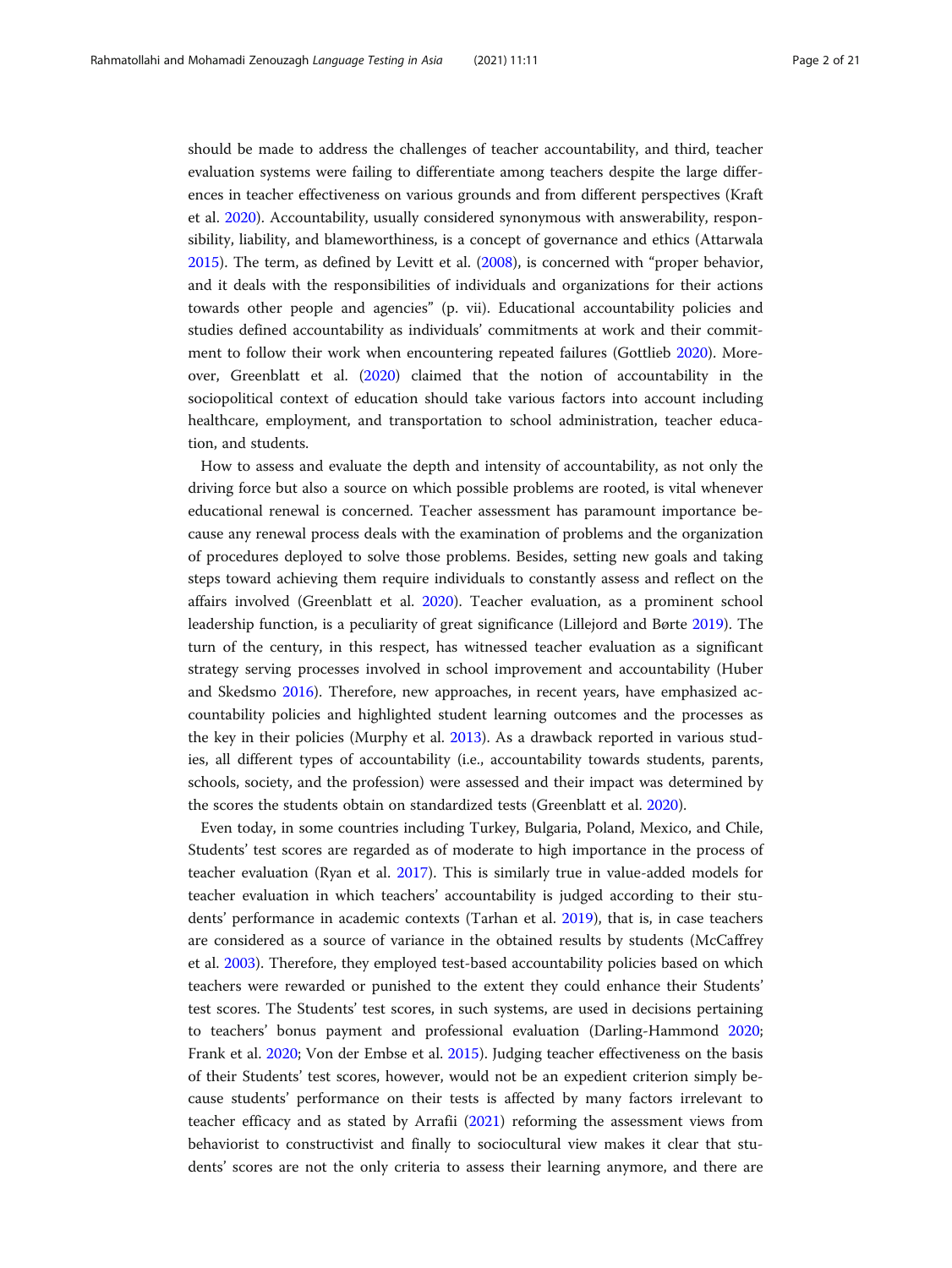many other factors needed to be involved in decision making. Consequently, teachers now have to be more accountable towards matters such as eliciting, interpreting evidence of learning, and then acting based on that evidence.

More importantly, Ryan et al. ([2017](#page-20-0)) asserted that test-based accountability directly affects teacher attrition, stress, and burnout. Such accountability reforms, according to Kraft et al. ([2020\)](#page-20-0), play a significant role in increasing the possibility of an unfilled teaching position and reducing the number of teacher candidates who have been newly licensed. Lack of job satisfaction and security together with the decreases in autonomy are said to be the possible mechanisms for such effects. In line with what has been mentioned earlier, Erichsen and Reynolds [\(2020](#page-19-0)) also added that "accountability pressures partly undermine goals of improving performance and equity in public schools by sowing seeds of teacher dissatisfaction and contributing to teacher turnover, thus thwarting student achievement in struggling schools" (p. 1).

Besides, teacher peculiarities are different in the turn of the century. The twentyfirst-century teachers, as stated by Bridges et al. [\(2018\)](#page-19-0), are not merely obliged to be inquirers and learners who handle problems efficiently, but also are required to enhance their pedagogical content knowledge regarding the process of teaching and learning, be cognizant of their students' developmental needs, and respect equity and diversity. Teachers, as professionals, should deploy theory to guide and modify their actions and should reflect on their classroom practice through which they can improve their own understanding of teaching acts.

Likewise, Bandele and Ajayi [\(2013\)](#page-19-0) emphasized the role different groups of people such as students, teachers, parents, and community have on the success of each educational setting. That is, a good teacher needs to be accountable and work in collaboration with different people like students, other teachers, parents, and also society to be able to have a positive effect on the educational system.

In fact, in the current era, myriad measures about accountability and school-related quality, such as principal and teacher standards together with their performance indicators, manage school priorities and determine school and individual success (Keddie and Mills [2019](#page-20-0)). In such teaching and learning context, therefore, it is critical to set professional teaching features and characteristics that present quality learning experiences for students and ensure that every teacher endeavors to provide a good outcome. That is to say, determining what is expected from professional teachers and what qualities they are suggested to have in order to be considered accountable in their profession is a need. In accordance with AITSL (2011, as cited in Tuinamuana [2011](#page-20-0)), employing these features and standards would help teachers to identify their capabilities, professional objectives, and achievements more clearly since they let teachers observe their levels of professional practice, knowledge, and engagement and therefore contribute to the professionalization of their career. Møller [\(2009\)](#page-20-0) explained that in many countries, accountability and its standards are among the main issues of educational reform. In these contexts, developing, benchmarking, and comparing teachers' and principals' professional standards seem fundamental to the new performance assessment, a matter which is missed from the field of teacher assessment.

By the same token, Attarwala [\(2015](#page-19-0)) stated that in any sector, professionalism is related to an individual's level of accountability, and teaching, as a profession, requires all teachers to be accountable and responsible for their occupation. To Brady [\(2020\)](#page-19-0), the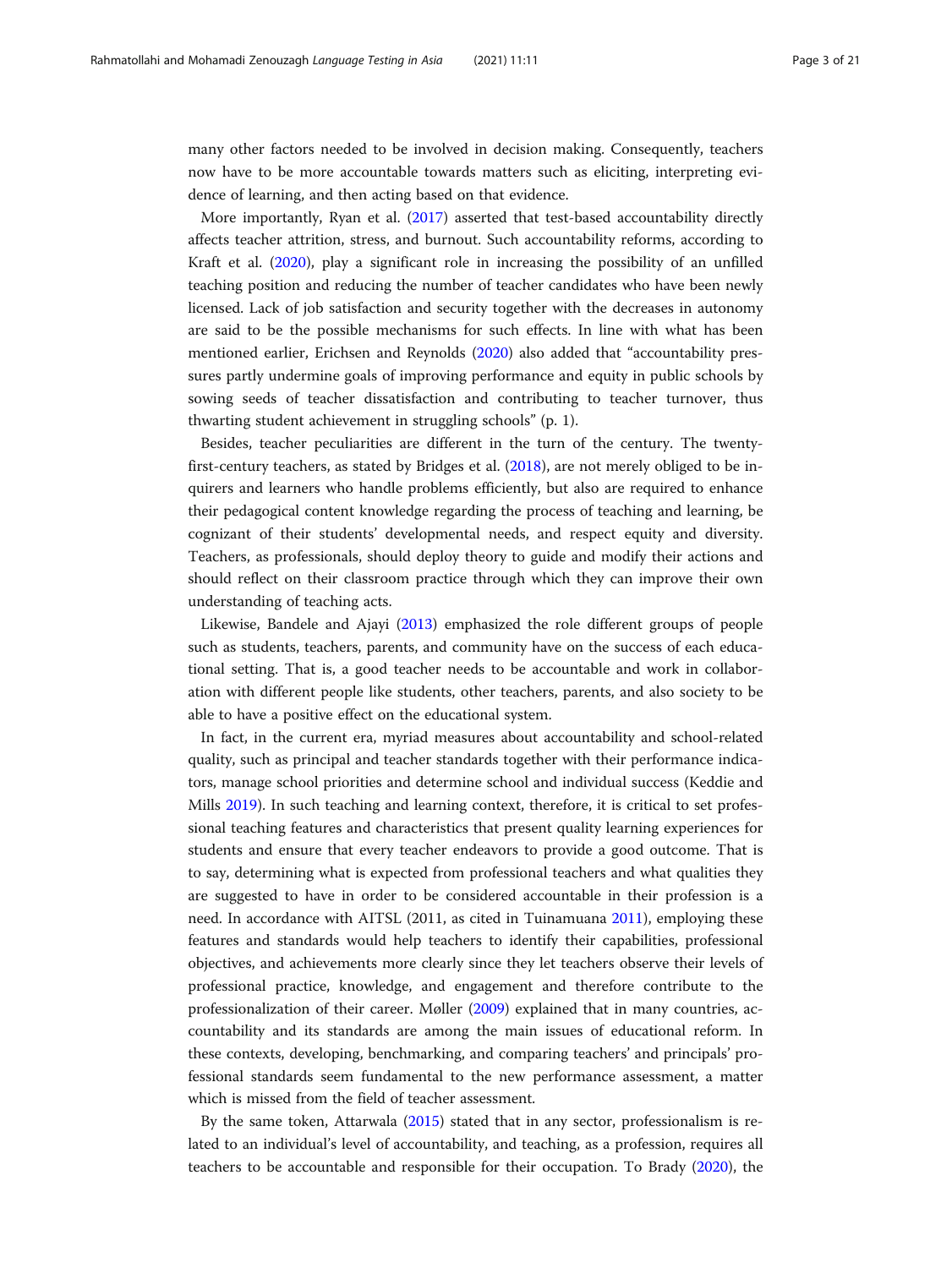conception of accountability requires teachers to hold themselves to account. In so doing, first, they are obliged to have certain professional dispositions. However, there has been little attention paid to the extent of teachers' accountability, a point declared by Brady [\(2020\)](#page-19-0) as "these conceptions fail to acknowledge the extent to which teachers are first and foremost accountable as such" (p. 1). Having an evaluation inventory based on which teachers' accountability can be traced is a necessity. Roberts ([2019\)](#page-20-0) stated that there is only a general knowledge of what teachers are expected to do in their profession because there is no clear instruction to stick to in this regard. This study, thus, is intended to design and validate a teacher accountability inventory through a theorydriven literature review and data-driven thematic and content analysis of interviews with teachers, students, school leaders, and parents.

# Literature review

# Teacher professionalism and accountability

Professionalism, as stated by Ryder ([2015](#page-20-0)), is not a fixed attribute, but rather a process that varies for every teacher across different teaching contexts and at different times. However, all teachers are expected to have certain skills and abilities and keep them up-to-date so that they would have efficient lifelong development. That is, they are required to show high standards regarding their personal and professional conduct. Accountability, thus, can be taken into account by focusing on universal contributing factors This very quality of preparation for teaching is what Darling-Hammond ([2020](#page-19-0)) calls a prominent aspect of accountability. Now or soon, educational systems affected by accountability pressures cause many challenges for the schools and teachers throughout the world (Frank et al. [2020\)](#page-19-0).

Furthermore, making use of the standards of teaching, teacher evaluation mostly concentrates on the increased body of knowledge of effective teaching. Concentrating on a uniform or standard-based approach of teacher evaluation, external inspectors, or supervisors appraise teachers' practice (Huber and Skedsmo [2016](#page-20-0)). Employing external standards on both school leaders and the teaching profession together with the necessity of being prepared for these evaluations have developed school self-evaluation (SSE) which is generally used synonymously with internal evaluation. The internal evaluation highlights the importance of distinguishing an accountability process stemming from the outside, that is, a government agency, and an accountability process stemming from inside, that is, a school network (Godfrey [2020\)](#page-20-0).

Within the past decades, the authorities have exploited value-added models (VAMs) to assess teachers' contributions to their students' achievement (Tarhan et al. [2019\)](#page-20-0). Many countries around the globe are implementing policies to assess and evaluate their teachers based on students' performance on national educational assessments, which are not reliable as criticized by teaching researchers. In some countries, such as the USA, dramatic changes have been made in the past three decades regarding the way teacher effectiveness is measured. As the quality of the education gained more importance, landmark educational legislations, such as the "No Child Left Behind Act and the Every Student Succeeds Act", established an "accountability era" (Darling-Hammond [2020](#page-19-0); Frank et al. [2020](#page-19-0); Holloway [2021](#page-20-0); Ryan et al. [2017](#page-20-0)).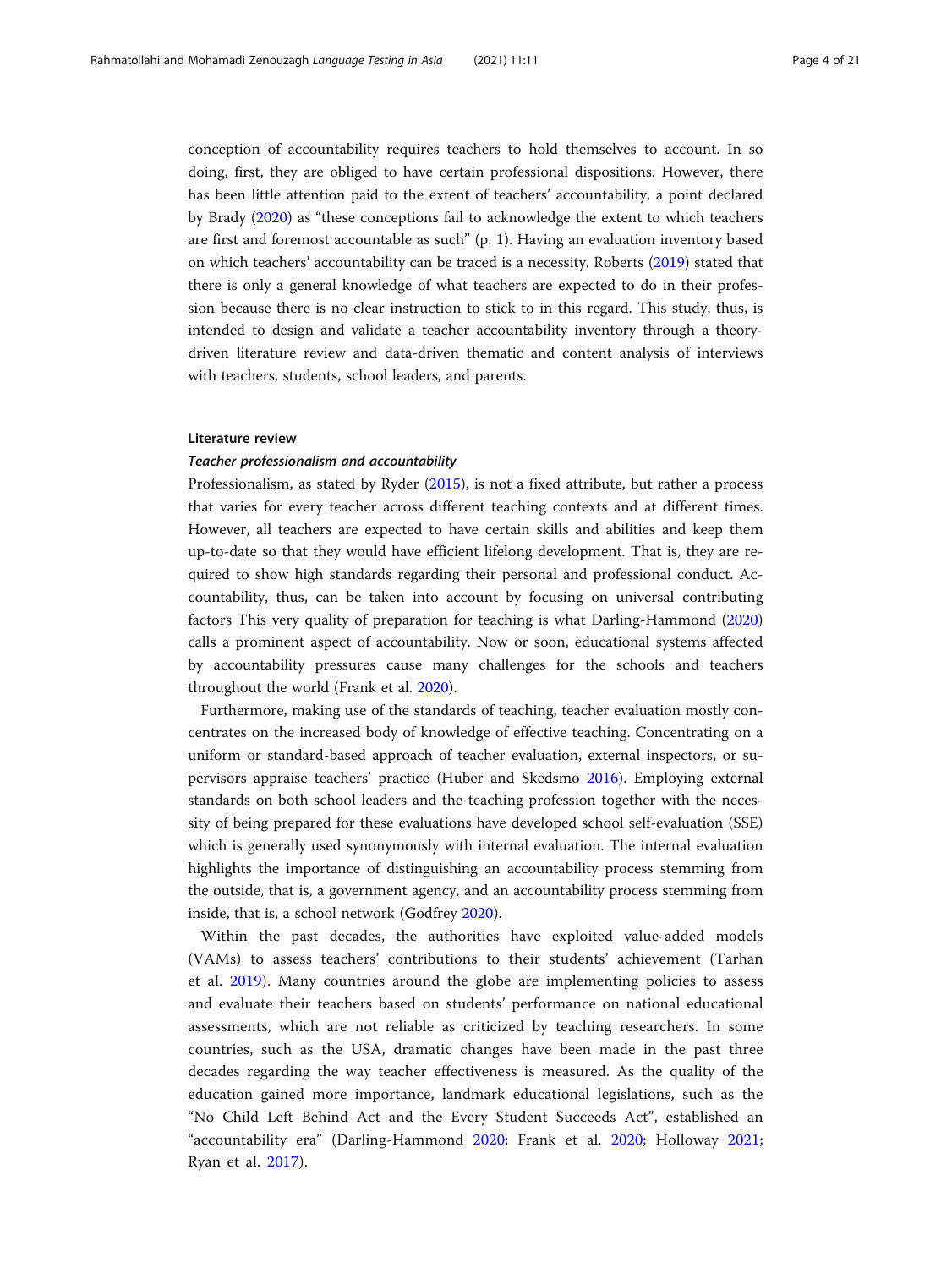According to Bae ([2018](#page-19-0)), then there was a necessity to have a "more meaningful next phase of school accountability, one that promotes continuous support and improvement rather than mere compliance and efforts to avoid punishment" (p. 3). Schools have to be considered as learning organizations that promise continuous evaluation and improvement, self-reflection, and supportive experimentation. To achieve these objectives and provide continuous support and effective educational renewal, having a multiple-measure accountability system is of vital importance (Bae [2018\)](#page-19-0).

Professional and academic literature has presented different typologies of the concept of accountability some of which include moral, professional, administrative, political, and so forth. Such distinctions are the result of emphasizing the type of accountability relationship observed among specific actors and the type of data the actors require so that they would be able to make an informed decision regarding the conduct (Levitt et al. [2008\)](#page-20-0). In this case, professional accountability functions as a prominent factor in many fields. Professional organizations foist their own standards for entry, present their own resources to ensure continuous learning, and also set their own standards of practice and monitor the implementation of such standards through direct observation of the practice (Gill [2017](#page-19-0)).

# Models of accountability

For the concept of accountability, Starkey ([2012](#page-20-0)) has presented the following three common models. The first is that of external accountability (also known as hierarchical or bureaucratic accountability), which endeavors to assess the performance of the public schooling sectors. This government-funded measure is a policy instrument at the local, regional, or national level. The accountability, in this model, is achieved through meeting goals and standards at a national, regional, and school, or even an individual teacher level. The second type pertains to a professional or internal model of accountability based on which teachers are reckoned to be accountable for their professional behavior and are evaluated with respect to some standards which are set by a professional person and government. They are also monitored by their peers. In the second model, students learning assessment is no more included. These two models are at the extreme ends of a pendulum. The third, which fits between the previous models (i.e., the professional and hyper-accountability models) and is used in the digital age, is evidence-based internal accountability that assumes teachers to be accountable and responsible for their students' learning. In congruence with this model, evidence of students' learning is not constrained to organized examinations. Linking evidence of demonstrated competency, skills, and knowledge and moving beyond the learning environment, digital learning records are among the main components of the teaching and learning process (Starkey [2012\)](#page-20-0).

On the basis of the last accountability model, as Whitford and Jones [\(2000\)](#page-20-0) discussed, teachers are required to go beyond responding to sanctions and rewards or failures and the success of students' performance on standardized tests. In other words, this model of accountability does not attribute school success to Students' test scores as it is believed that they provide insufficient information, rather it serves the more prominent goal of regarding schools as places in which students can produce work with high standards. In this regard and in line with the norms of the teaching profession and needs of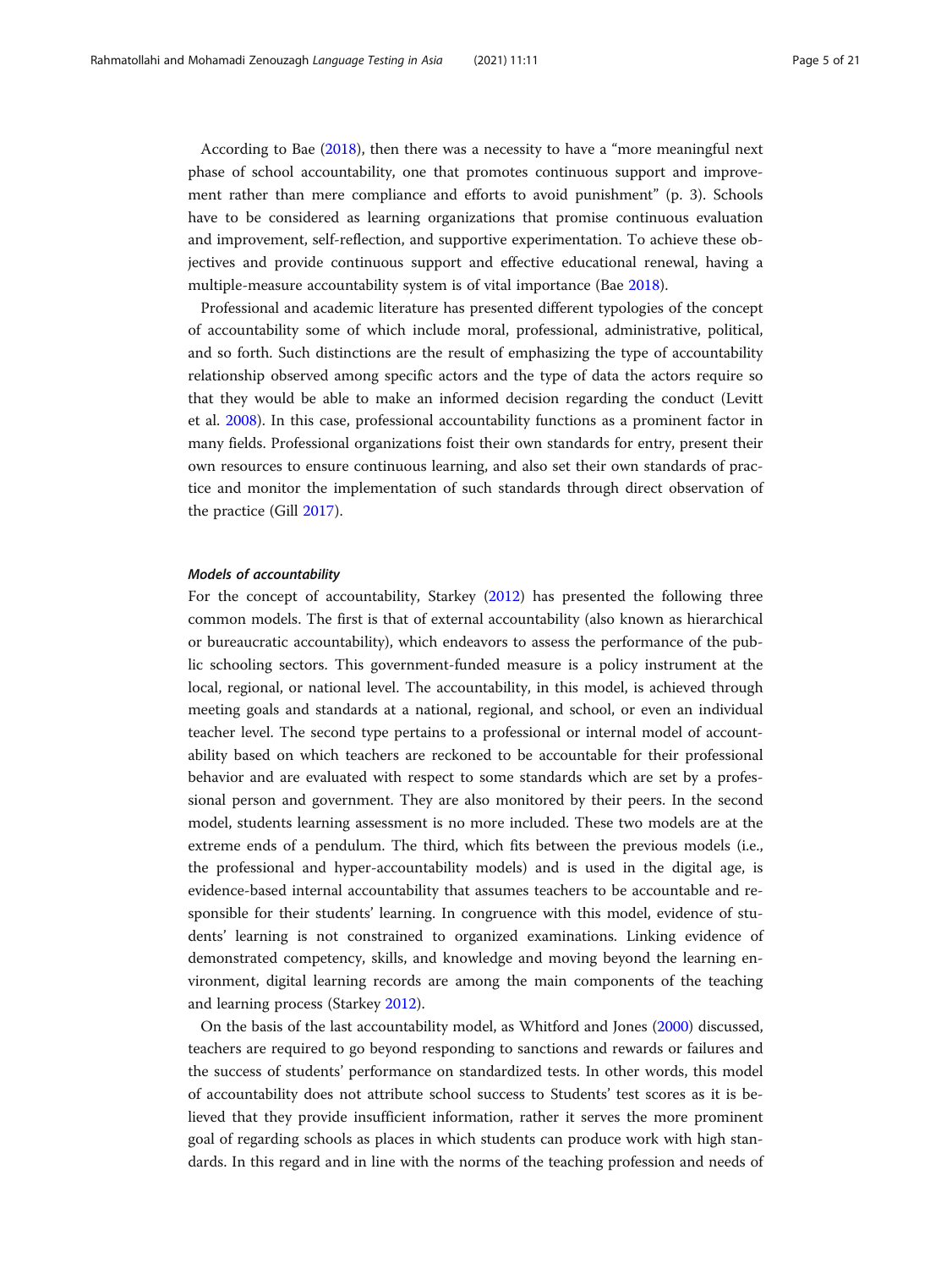the students, teachers, as competent professionals, should be accountable for their practice towards their colleagues and towards the public (Whitford and Jones [2000](#page-20-0)). The concept of accountability is the link between the needs of the students and the alignment required between theory, policy, and practice (Hayward, [2018](#page-20-0)). Without begin accountable, professionals cannot maintain. That is, if every individual is very well informed about the measures and procedures associated with accountability, then the quality of service delivery can be assured to a great extent (Maphosa et al. [2012](#page-20-0)).

With respect to the present conceptions of accountability, teachers should have cultivated professional dispositions so that they can hold themselves to account. These conceptions, however, cannot express to what extent teachers are accountable as such (Brady [2020](#page-19-0)). In educational contexts, it is of paramount importance to consider to what or to whom individuals are responsible for. Teachers, for instance, are accountable for their students, their subject matter, and for the wider society. They are required to not only pass something to the next generation but also a model and develop democratic values in their classroom (Brady [2020](#page-19-0)). The latest model of accountability, according to Whitford and Jones ([2000](#page-20-0)), puts teachers in situations where they are accountable to employers, parents, and the public. Teacher accountability emphasizes the norms, ethics, and values of the profession. Promoting teacher responsibility for students' outcomes is not the only concern here and other factors such as increasing teachers' capacity to clarify these outcomes with respect to the ethics of the professional responsibility and practices that research determines for this profession are among the core considerations as well. In short, the concept of accountability addresses issues related to teaching, learning, and school improvement (Donaldson [2015\)](#page-19-0).

# Factors related to teachers' professional accountability Accountability to students

"Teachers are primarily accountable to the learners" (Maphosa et al. [2012](#page-20-0), p. 546). It is clarified as "Measurement of Student Growth" (Holloway [2021](#page-20-0)). Enabling students to progress efficiently, assisting them to achieve optimal learning goals, and generally preparing them for their future cannot be achieved without having hardworking and efficient teachers whom they can count on and trust in. The strong relationship between teacher quality and the amount of student learning makes the necessity of having effective systems of teacher accountability more clear (Kleinhenz and Ingvarson [2004](#page-20-0)). Attarwala [\(2015\)](#page-19-0) regarded teachers and students as two main pillars of the process of teaching and learning. Learners cannot progress or develop unless they have a sympathetic, hardworking, and sincere teacher who paves the way for their learning. By the same token, Maphosa et al. [\(2012\)](#page-20-0) asserted that as the main curriculum transactions occur between teachers and learners, teachers are obliged to be responsible for various needs of the students. As classrooms are replete with students of different needs and wants, it is on teachers' shoulders to accommodate all students in their teaching procedures and to guarantee that every student receives quality instruction. Attarwala ([2015](#page-19-0)) explained that providing students with quality programs and employing accountability strategies that are effective for obtaining meaningful results are among factors for which teachers are accountable for. Kanika ([2016](#page-20-0)) added that students' progress should be taken into account based on their capacity and therefore teachers should commit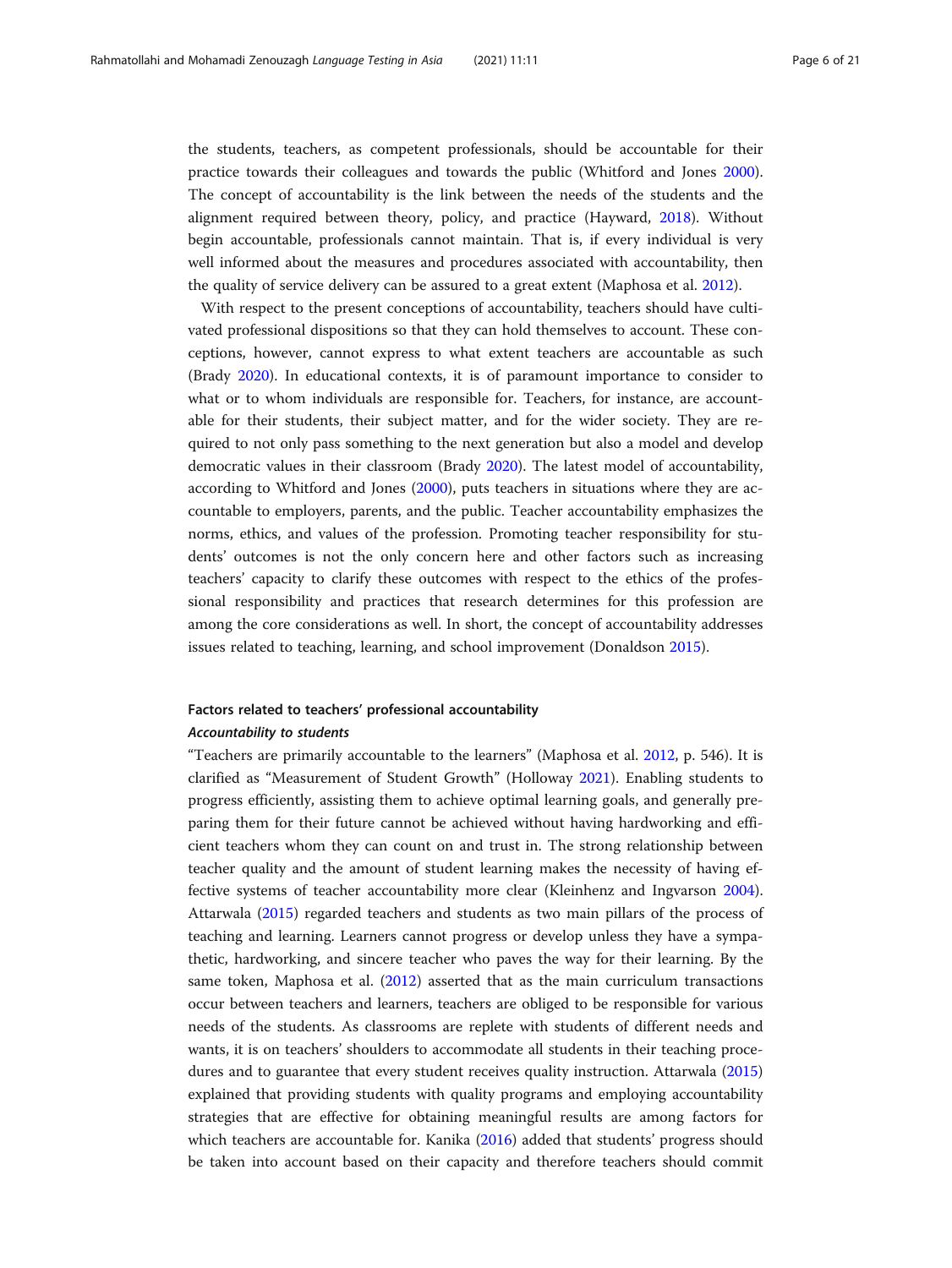themselves to the students' benefits as their success is dependent on teachers' competence and their accountability and dedication.

# Accountability to parents

In addition to students, teachers should also be accountable to the students' parents or to the ones who are their guardians as definitely they have had faith in teachers and the school system. Although parents have different levels of literacy and different educational backgrounds, they have certain expectations from school, and in this respect, teachers should be responsive to them for their actions as they are among the key stakeholders in education (Maphosa et al. [2012](#page-20-0)). Parents, as stated by Kanika ([2016](#page-20-0)), are among the most significant stakeholders seeking teachers' indulgence in achieving their optimal goals and objectives. As a consequence, teachers and instructors must dedicate "more time in public relation, parent counseling, and behavioral therapy to fulfill the global societal needs" (p. 53(.

# Accountability to school

Schools should be accountable for the students they serve, for the parents who trust in them, and for the state and communities where they are placed. Such a notion of accountability is robust. Weak accountability, on the other hand, means that nobody knows what schools do, why, and how. As a result, school accountability reveals that students are kept safe and learning, and the well-qualified teachers, in the school environment, play a significant role to help schools achieve these objectives (Roberts [2019](#page-20-0)). Teachers with their instructional strategies and approaches are among the main factors influencing the effectiveness and enhancement of schools (Huber and Skedsmo [2016\)](#page-20-0).

# Accountability to society

Accountability is "the serious act of a mature and stable state" (Roberts [2019,](#page-20-0) p. 87). This, however, is not achievable unless every member of the society is taken to be accountable to one another. In the same vein, teachers are obliged to go beyond their classroom environment and their school context and be accountable towards the society they live in. In this regard, Kanika ([2016](#page-20-0)) maintained that teachers should act as a bridge between school and society. They must be accountable to the society to which they belong, should coordinate various activities of the society, and should inspire the deprived sections to educate. Attarwala ([2015](#page-19-0)) asserted that teachers should "bring the students into the educational fold, coordinate various activities of the society and motivate the weaker sections of the society to learn because he can develop the confidence to link between the school and the society" (p. 48). Roberts ([2019\)](#page-20-0) also believed that in order to gain public trust in the profession and keep high standards of ethics, teachers have to show they follow high standards of both personal as well as professional conduct both inside and outside schools.

# Accountability to profession

As teachers try to improve the whole educational system, they should bear in mind that they lie at the heart of this system, and therefore, their improvement would directly lead to the enhancement of all involved individuals. They should possess the skills and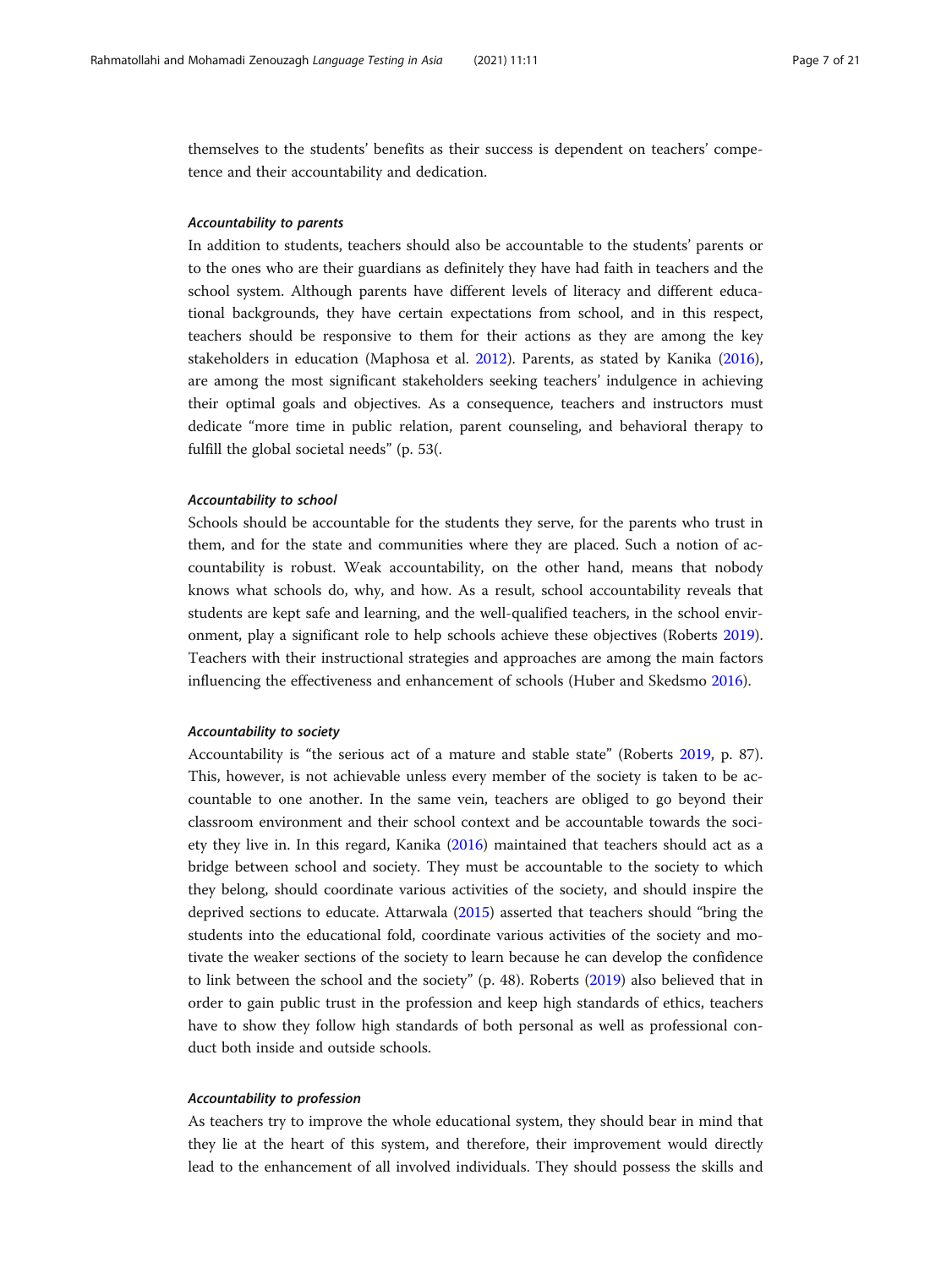abilities required to better conduct their profession and diagnose what is right or wrong. In so doing, they should dedicate themselves to perennial teaching and learning. As Attarwala [\(2015\)](#page-19-0) stated, "a teacher should devote his whole life to teaching as well as learning for the future of humanity as his role is multidimensional and multifarious" (p. 48). They are not only responsible for their own learning but also are heartened to assist their colleagues. As Schleicher [\(2018\)](#page-20-0) put it, "teachers are accountable not to administrative authorities but primarily to their fellow teachers" (p. 116). Attarwala ([2015](#page-19-0)) added that teachers should consider different ways and means to assist learners to obtain knowledge, enhance academic potential, and have a better teaching and learning process. Teaching and learning is a lifelong process and teachers as professionals have to keep themselves up-to-date as it is only a self-learning person who can maintain professional development (Kanika [2016\)](#page-20-0).

# The present study

There were several motives for current study. Inappropriateness of test-based, credit and certification-based, student measures of teacher accountability motivated present research. Besides, there is paucity of research on multidimensional evaluation of teacher accountability from an etic and emic perspective which increase the ecological validity of measuring instrument. In addition, with the recent change in education and more involvement of technology in education and its infancy in most Asian countries, there is a need to recognize educational accountability, its peculiarities, and ways to improve it. This study intends to design and validate an inventory to explore teacher professional accountability from dimensions of accountability to students, to parents, to schools, to the society, and finally to the profession.

# Method

To achieve the aforementioned objectives of this sequential exploratory mixed methods research in revisiting the constructs of teachers' professional accountability and presenting a balanced measurement, a step-by-step procedure was conducted including different sections among which participant selection, instrument used, design, and data coding and analysis are noteworthy. More information on these sections is presented below.

# Participants

In conducting this research, two independent groups of individuals were involved for data collection. At the initial stage, a total of 20 male and female administrators, teachers, students, and parents ranging in age from 15 to 43 were recruited through non-probability purposeful sampling based on which representative sample elements are precisely chosen from the population (Ary et al. [2014\)](#page-19-0). The participants' individual differences were not the focus in the course of the current investigation, and they came from ethnically, socially, and culturally different sections of society so that a comprehensive picture of social responsibilities would be taken into account.

From among administrators, one was a Ph.D. holder, the other was a Ph.D. candidate, and the last one had a BA and their experience of being in an administrative position varied from 1 to 10 years. Except for one teacher, others were all Ph.D. candidates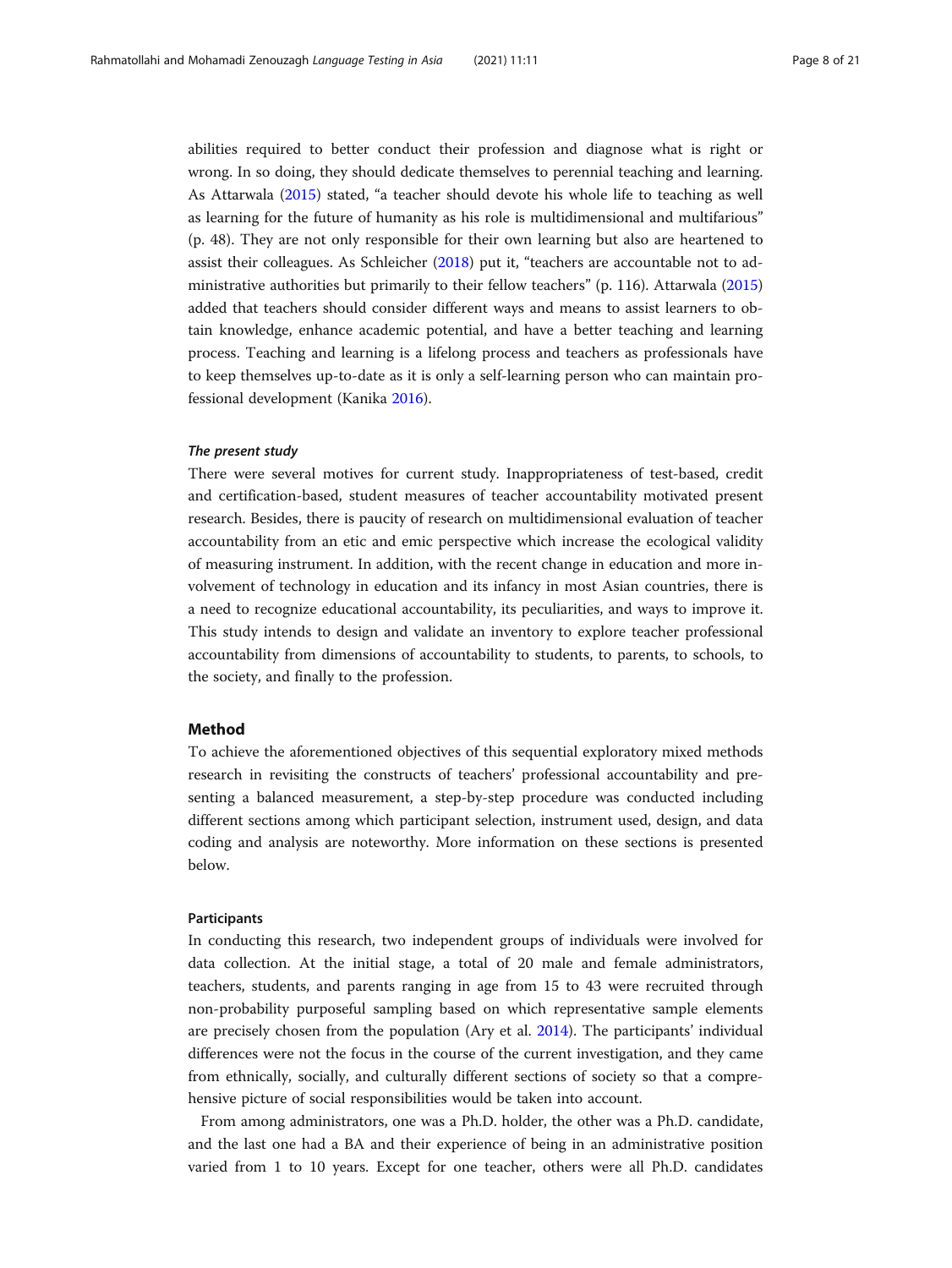majoring in teaching English as a foreign language at the Islamic Azad University, Karaj Branch. Among the students, three were studying at school and others were university students studying for a BA degree. Moreover, all were native speakers of Farsi and were learning or teaching English as a foreign language.

Following Dornyei ([2007](#page-19-0)) in stating that a sample size of 100 participants would provide sufficient information for running a factor analysis, to scrutinize the underlying constructs, as for the next stage, the researchers recruited 142 in-service teachers of both genders (129 females and 13 males) with the average age range and average teaching experience of 36 and 10 years, retrospectively. The participants' L1 was Persian. They had different educational background and were teaching at different levels and for different local schools and institutes at Karaj district in Iran. Moreover, the criteria for their selection were their contribution to the field of teaching English as a foreign language, rather than their individual differences as probing this factor would go beyond the scope of this study.

# Materials and instruments

To understand and determine the theoretical framework involved, a comprehensive review of the related literature on teachers' professional accountability was conducted at the onset of the study. This formed the primary steps required in developing the instrument as through the implementation of the inductive approach from the literature, the following questions were proposed:

1- How can teachers be accountable to students? What are the characteristics to be considered in this respect?

2- How can teachers be accountable to parents? What are the characteristics to be considered in this respect?

3- How can teachers be accountable to schools? What are the characteristics to be considered in this respect?

4- How can teachers be accountable to society? What are the characteristics to be considered in this respect?

5- How can teachers be accountable to the profession? What are the characteristics to be considered in this respect?

As observed, the questions take five aspects of teachers' accountability to students, parents, schools, society, and the profession into account. Next, in an attempt to compile the items of the inventory for teachers' professional accountability and operationalizing the indicators, structured interviews with 20 administrators, teachers, students, and parents were conducted and were simultaneously recorded. Using Nvivo software, the content of the recordings were coded and analyzed to develop a Liker scale consisting of 30 items with four alternatives including (1) never, (2) sometimes, (3) often, and (4) always. This was done following Nemoto and Beglar [\(2014\)](#page-20-0)'s argument declaring that while constructing an instrument, one should avoid middle or neutral categories as they are disordered and will cause statistical problems. Four-point scales are easily understandable for individuals, as they need less effort to answer. In addition, to ensure the content validity, the first draft of the items was e-mailed to two experts, who were TEFL university lecturers, to be checked for its accuracy and relevance. They were asked to add comments to the items and make modification if required. The items were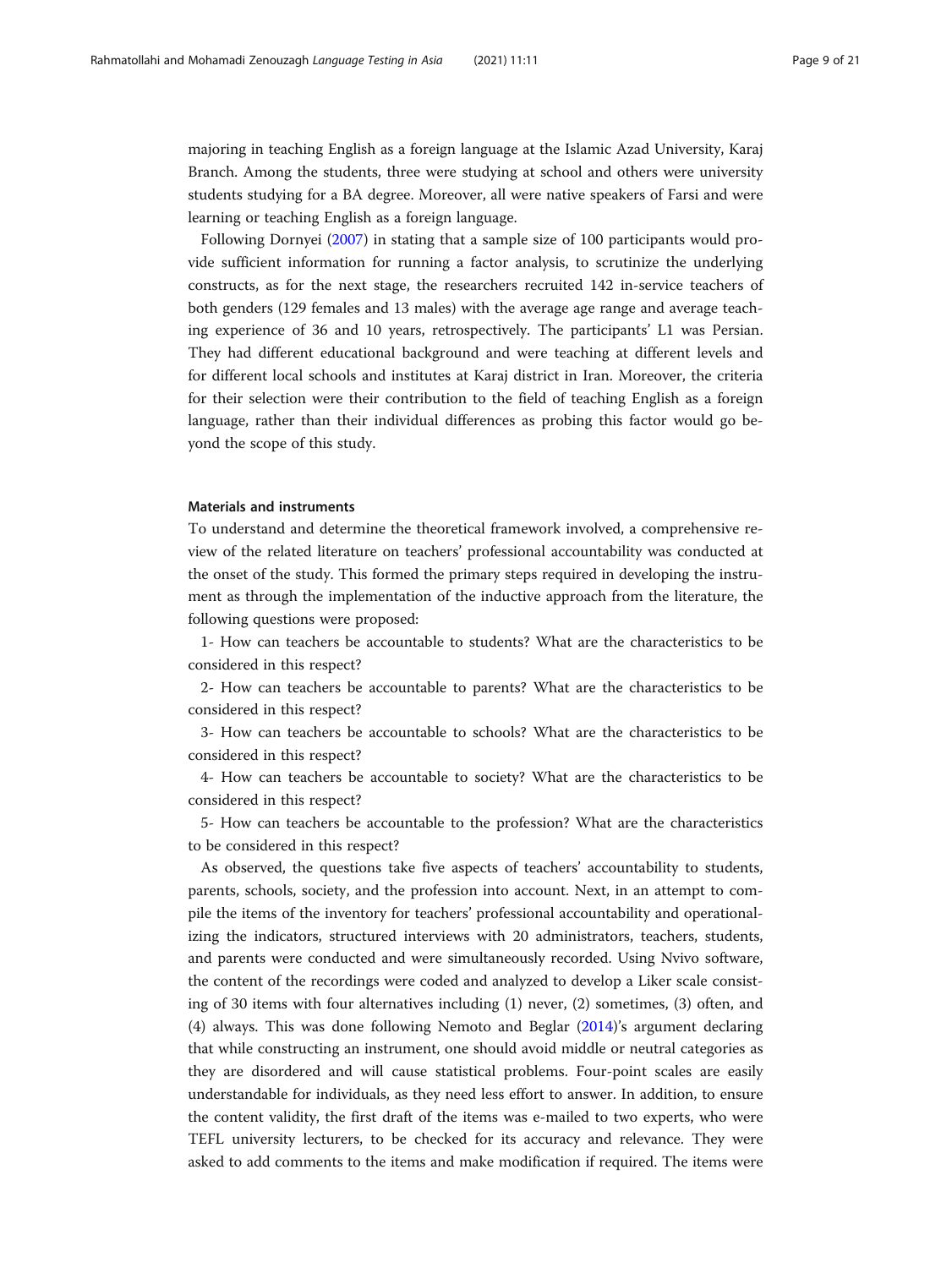<span id="page-9-0"></span>then piloted with 142 in-service teachers, and the results of their responses were used for the estimation of reliability reported in the result section.

# **Design**

This study, as previously mentioned, was conducted through an exploratory mixed methods design. In general, the main objective of using mixed methods research is to combine qualitative and quantitative approaches in different ways and make use of their strength within one single study (Ary et al. [2014\)](#page-19-0). An exploratory sequential mixed methods research is a two-phase project in which the researcher first explores the qualitative data, analyzes the results, and moves to the next step, that is, the quantitative phase based on the results of the first phase. In other words, in the case of developing a questionnaire, the researcher utilizes a three-phase procedure involving exploratory of qualitative data, development of the instrument, and then administrating the instrument to a sufficient number of participants selected as the sample of the population (Creswell [2014](#page-19-0)). The design is illustrated in Fig. 1 below.

# Procedure

After a thorough academic literature on teachers' professional accountability, a theoretical framework focusing on teachers' professional accountability towards students, parents, schools, society, and the profession was obtained through a thematic network analysis in which utmost attention was paid to factors that accountable teachers are required to have or to follow. In operationalizing the indicators and compiling the items, a total of 20 administrators, teachers, parents, and students were recruited through non-probability purposeful sampling and subsequently structured interviews were conducted by the researchers to record the perceived concepts regarding teacher accountability. The contents of the candidates' recordings were transcribed and analyzed using Nvivo software (see Fig. [2](#page-10-0) below).

All taken together, the researchers developed a 30-item four-point Likers scale (see Appendix A) including six items for each of the five objective groups of students, parents, schools, society, and profession. To avoid any discrepancy between respondents' interpretation and scale intention, easy-to-understand and straight forward language was used so that no complexity, misunderstanding, and inconvenience would occur. Moreover, two experts were invited through e-mail to judge the accuracy, consistency of style, relevance, domain validity, and readability of the questionnaire and were asked to determine whether the questionnaire presented an appropriate description of the research objectives. Following their modification, in the piloting phase, 142 teachers consented to fill-out the questionnaire. Later, their responses were submitted to SPSS version 26 to quantitatively analyze the data and check the reliability of the questionnaire.

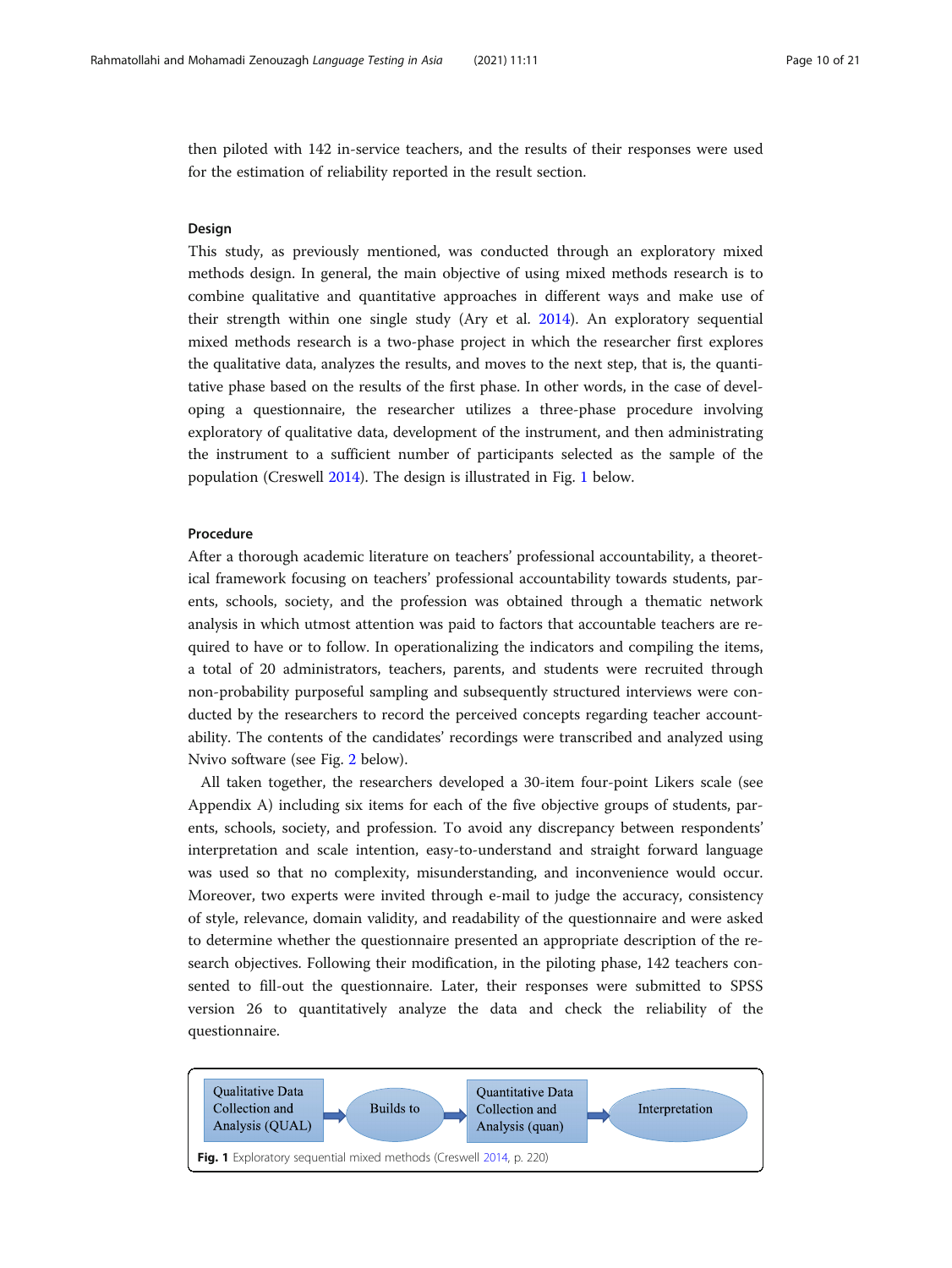<span id="page-10-0"></span>

| Name                                                                                                                                                                                                                                                                                                                                   |                   | <b>R</b> Sources | References                       |
|----------------------------------------------------------------------------------------------------------------------------------------------------------------------------------------------------------------------------------------------------------------------------------------------------------------------------------------|-------------------|------------------|----------------------------------|
| <b>Accountability towards Profession</b><br>⊟                                                                                                                                                                                                                                                                                          |                   | 20               | 20                               |
| <b>Avoiding lenience</b>                                                                                                                                                                                                                                                                                                               |                   | 1                | 1                                |
| Being resilient and assiduous                                                                                                                                                                                                                                                                                                          |                   | 1                | 1                                |
| Cooperating well with colleagues, sharing experiences, and worki                                                                                                                                                                                                                                                                       |                   | 4                | 4                                |
| Having lifelong learning to guarantee quality professional develop                                                                                                                                                                                                                                                                     |                   | 7                | 7                                |
| Having sufficient knowledge and skills of their profession                                                                                                                                                                                                                                                                             |                   | 6                | 6                                |
| Keeping the teaching quality of the profession high                                                                                                                                                                                                                                                                                    |                   | $\overline{2}$   | $\overline{2}$                   |
| <b>Accountability towards Schools</b>                                                                                                                                                                                                                                                                                                  |                   | 20               | 20                               |
| <b>Accountability towards Society</b>                                                                                                                                                                                                                                                                                                  |                   | 20               | 20                               |
| <b>Accountability towards Students</b>                                                                                                                                                                                                                                                                                                 |                   | 20               | 20                               |
|                                                                                                                                                                                                                                                                                                                                        |                   |                  |                                  |
| ⊞<br><b>Acountability towards Parents</b><br>田                                                                                                                                                                                                                                                                                         |                   | 20               | 20                               |
| Administrator1<br>$\overline{\mathbf{x}}$<br>Administrator2<br>Administrator3                                                                                                                                                                                                                                                          | <b>D</b> Teacher1 |                  | Teacher3<br>Teacher <sub>2</sub> |
|                                                                                                                                                                                                                                                                                                                                        |                   |                  |                                  |
|                                                                                                                                                                                                                                                                                                                                        |                   |                  |                                  |
|                                                                                                                                                                                                                                                                                                                                        |                   |                  |                                  |
| How can teachers be accountable to students and what are the characteristics to be considered in<br>this respect?<br>Teachers are accountable for education and let's say they are accountable for making the students<br>ready for their future life. This future life can be their personal life in their family life, their life at |                   |                  |                                  |

# Results

To achieve the objective of the research in designing and validating an evaluation inventory for assessing teachers' professional accountability within the five domains of students, parents, school, society, and profession, the study comprised two stages. In the first stage, based on the reviewed research and structured interview with 20 individuals, content domains for each component were generated which ultimately led to the development of a 30-item questionnaire consisting five components with six items for each.

Then, with the cooperation of 142 teachers in the next stage, the data were collected to run a factor analysis and come up with the number of the items loaded on each component. Prior to the analysis, however, it was necessary to estimate the reliability index of the instrument through Cronbach's Alpha. As presented in Table 1 below, the value obtained was .88 which is illustrates the strong reliability index of the questionnaire as to Hinton et al. [\(2014\)](#page-20-0) values higher than .8 bear strong reliability.

Analyzing the psychometric properties and ensuring the acceptable reliability value of the questionnaire, a factor analysis was run on the five components, and the relevant upshots are all reported in Tables [2](#page-11-0), [3,](#page-11-0) and [4,](#page-12-0) as well as Fig. [1.](#page-9-0) As establishing the plausibility of a data set to be used is considered as a prerequisite of going through the main analysis, the Kaiser-Meyer-Olkin (KMO) test of sample adequacy and the Bartlett's sphericity test were employed. In this case, Hinton et al. [\(2014\)](#page-20-0) suggested that the KMO value greater that .5 would be optimum and would indicate that the sample collected is adequate and for the Bartlett test, the  $p$  value below .05 would prove that

Table 1 Cronbach's alpha of the teachers professional accountability questionnaire

| Reliability index                                       |                  |            |  |  |  |  |
|---------------------------------------------------------|------------------|------------|--|--|--|--|
| Components of the questionnaire                         | Cronbach's alpha | N of items |  |  |  |  |
| Teachers' professional accountability self-report scale | .88              | 30         |  |  |  |  |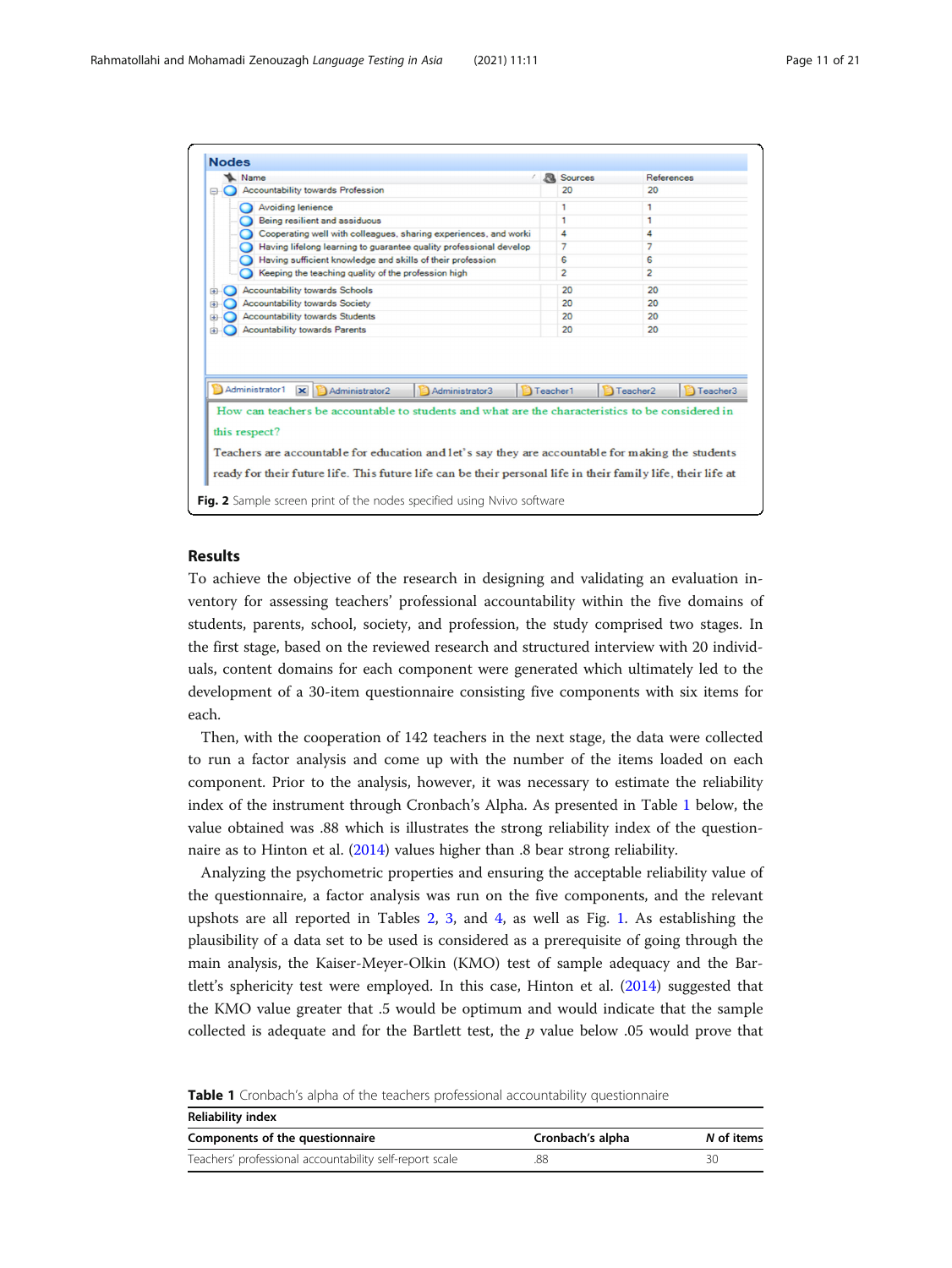| <b>TADIC 4</b> IVIIV AND DAILICLES LESE         |                    |         |  |  |  |  |
|-------------------------------------------------|--------------------|---------|--|--|--|--|
| Kaiser-Meyer-Olkin measure of sampling adequacy |                    | .82     |  |  |  |  |
| Bartlett's test of sphericity                   | Approx. chi-square | 1623.63 |  |  |  |  |
|                                                 | df                 | 435     |  |  |  |  |
|                                                 | Sig.               | $.00*$  |  |  |  |  |

<span id="page-11-0"></span>Table 2 KMO and Bartlett's test

the data frame is not an identity matrix. Table 2 displays the results obtained in this regard.

The value of the KMO test of sample adequacy, as Table 2 illustrates, is .82 which is greater than .5 introduced as the critical value, and this implies that the collected sample was adequate (Hinton et al. [2014](#page-20-0)). Furthermore, the implication of the Bartlett's sphericity test indicated that the  $p$  value was below .05, and therefore, the data frame under investigation was not considered as an identity matrix. On the basis of the fact that the KMO value is more than .6 and that the Bartlett's test of sphericity is reckoned to be significant, one may assume the factorability of the correlation matrix.

Extraction method: principal component analysis

The total variance explained table is primarily implicated to reveal how variance is divided among factors. In this respect, a factor can be explained as having much variability in the data as a single original variable in case its eigenvalue is 1. On the contrary, if the eigenvalue is less than these common criteria, then it is declared that the factor yields information less than that of a single item (Hinton et al. [2014](#page-20-0)). The results, as observed in Table 3, show that all the five components of teachers' accountability to students, parents, schools, society, and profession are found to be useful since their eigenvalues are 7.49, 3.04, 1.80, 1.63, and 1.39, respectively.

In the following, the scree plot of the principal components is provided to visualize the point at which the eigenvalues fluctuation almost stops. As Hinton et al. ([2014](#page-20-0)) stated, factors up to that point are the significant while others are not.

The scree plot presented in Fig. [3](#page-13-0) suggests that the five components have significant eigenvalues, and this confirms the results found in Table 3.

Next, Table [4](#page-12-0) is implicated to indicate item loadings on different factors. As Hinton et al. [\(2014\)](#page-20-0) explained, variable involvement is considered significant with a case if the loading is .3 or higher. Correspondingly, as the reported values in Table [4](#page-12-0) illustrate, seven items loaded above .3 on the first component, five items on the second, five on the third, seven on the fourth, and five on the fifth component. Besides, item 3 did not reach the desired .3 value and therefore was omitted from the questionnaire.

|                | Component Initial eigenvalues |                    |                        | <b>Extraction sums of squared</b><br>loadings |                        |                           | Rotation sums of squared<br>loadings |          |                    |  |
|----------------|-------------------------------|--------------------|------------------------|-----------------------------------------------|------------------------|---------------------------|--------------------------------------|----------|--------------------|--|
|                | Total                         | $%$ of<br>variance | <b>Cumulative</b><br>% |                                               | Total % of<br>variance | <b>Cumulative</b><br>$\%$ | Total % of                           | variance | Cumulative<br>$\%$ |  |
|                | 7.49                          | 24.97              | 24.97                  | 749                                           | 24.97                  | 24.97                     | 3.47                                 | 11.57    | 11.57              |  |
|                | 3.04                          | 10.13              | 35.10                  | 3.04                                          | 10.13                  | 35.10                     | 3.44                                 | 11.48    | 23.05              |  |
| 3              | 1.80                          | 6.00               | 41.11                  | 1.80                                          | 6.00                   | 41.11                     | 3.04                                 | 10.16    | 33.21              |  |
| $\overline{4}$ | 1.63                          | 5.46               | 46.57                  | .63                                           | 5.46                   | 46.57                     | 2.86                                 | 9.53     | 42.75              |  |
| 5              | 1.39                          | 4.66               | 51.23                  | 1.39                                          | 4.66                   | 51.23                     | 2.54                                 | 8.48     | 51.23              |  |

|  |  |  |  |  | Table 3 Total variance explained |
|--|--|--|--|--|----------------------------------|
|--|--|--|--|--|----------------------------------|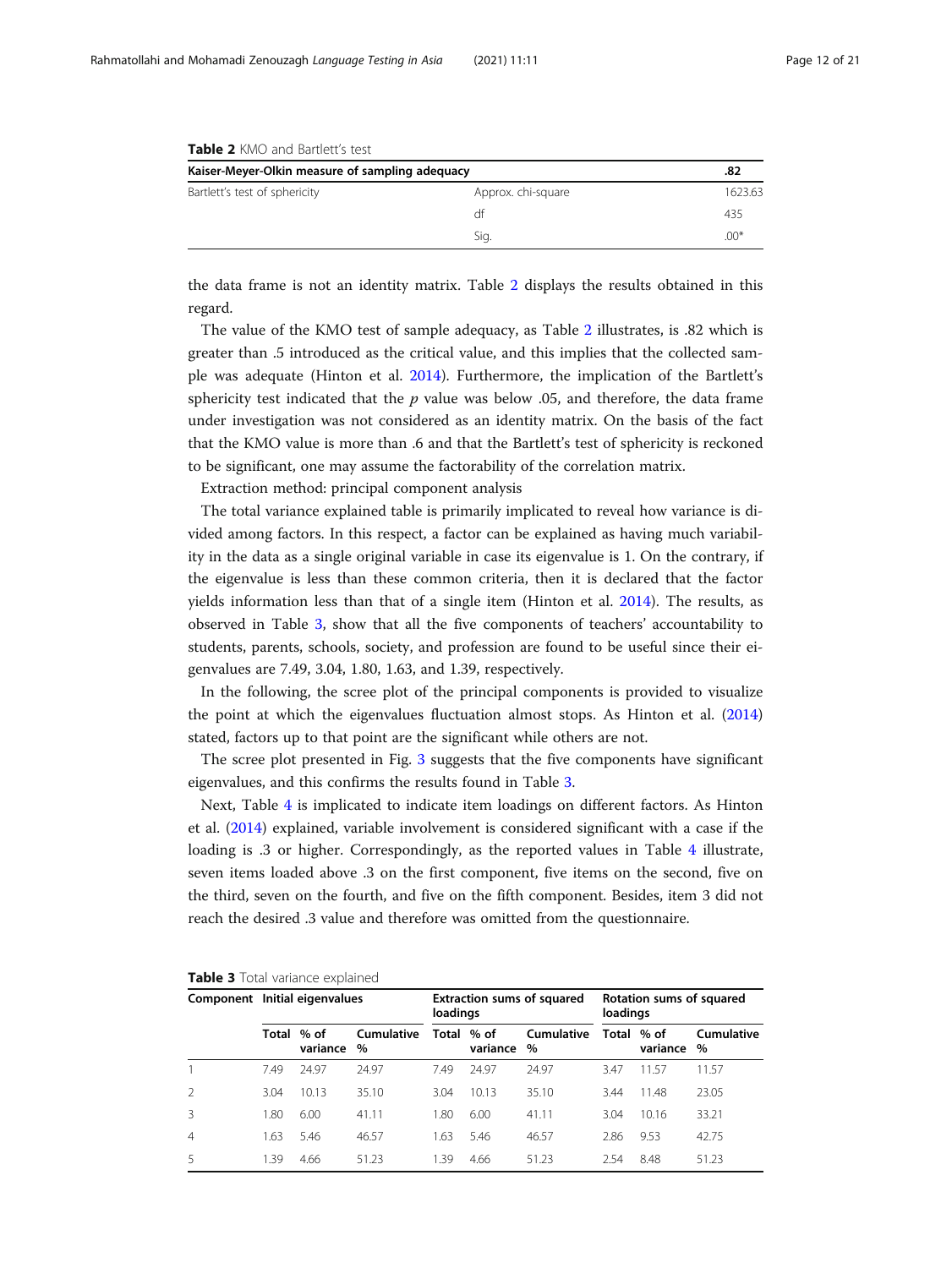| <b>Teacher Accountability Items</b>                                                                                         |         | Component    |       |         |         |  |  |  |
|-----------------------------------------------------------------------------------------------------------------------------|---------|--------------|-------|---------|---------|--|--|--|
|                                                                                                                             | 1       | 2            | 3     | 4       | 5       |  |  |  |
| <b>Factor 1: Accountability to Students</b>                                                                                 |         |              |       |         |         |  |  |  |
| Q15. I enable schools to provide high-quality education and achieve their objectives                                        | .50     | .03          | .46   | .22     | .10     |  |  |  |
| Q24. I strive to provide deprived students with updated technology, libraries, laboratories,<br>and other school resources. | .54     | .05          | .03   | .27     | .14     |  |  |  |
| Q26. I work collaboratively with colleagues and help them improve.                                                          | .52     | .07          | .25   | .28     | -.04    |  |  |  |
| Q27. I attempted to have sufficient knowledge and skills and take courses if necessary.                                     | .55     | -.05         | .29   | .08     | .38     |  |  |  |
| Q28. I promote the teaching profession by doing research.                                                                   | .78     | .04          | .21   | -.09    | .16     |  |  |  |
| Q29. I attend seminars, workshops, and other enrichment programs to be up-to-date.                                          | .76     | .09          | .02   | .04     | .22     |  |  |  |
| Q30. I dedicate myself to keep the quality of the profession high.                                                          | .53     | .14          | .18   | .06     | .51     |  |  |  |
| <b>Factor 2: Accountability to Parents</b>                                                                                  |         |              |       |         |         |  |  |  |
| Q8. I keep in touch with parents and inform them about students' academic performance.                                      | .16     | .78          | -.09  | $-03$   | .06     |  |  |  |
| Q9. I carefully listen to parents and help them with students' affairs.                                                     | $-06$   | .83          | .03   | .03     | .02     |  |  |  |
| Q10. I make a relationship with parents based on trust and understanding.                                                   | .05     | .79          | .08   | .02     | .02     |  |  |  |
| Q11. I work well with parents to enhance students' progress.                                                                | .18     | .77          | .18   | .22     | -.05    |  |  |  |
| Q12. I give parents a report on the way they can accomplish their duties.                                                   | .06     | .69          | .01   | .19     | .08     |  |  |  |
| Factor 3: Accountability to Schools                                                                                         |         |              |       |         |         |  |  |  |
| Q7. I have a sense of respect for parents.                                                                                  | $-0.03$ | .13          | .45   | $-0.02$ | .23     |  |  |  |
| Q13. I cooperate well with the administrative system.                                                                       | .08     | -.05         | .53   | .13     | .21     |  |  |  |
| Q14. I am punctual and well-disciplined.                                                                                    | .08     | .17          | .46   | $-20$   | .40     |  |  |  |
| Q16. I adhere to the principles and rules of schools.                                                                       | .16     | -.05         | .75   | .03     | .12     |  |  |  |
| Q17. I demonstrate decent personal behavior and attitude towards school principals and<br>staff.                            | .16     | $-.05$       | .72   | .25     | $-0.09$ |  |  |  |
| <b>Factor 4: Accountability to Society</b>                                                                                  |         |              |       |         |         |  |  |  |
| Q6. I assess students' performance objectively.                                                                             | $-.01$  | $-02$        | .14   | .58     | .27     |  |  |  |
| Q18. I provide school principals with a report on students' performance and inform them<br>bout students' wants and needs.  | .26     | .20          | .47   | .47     | -.04    |  |  |  |
| Q19. I teach students to act according to moral standards and cultural issues of society.                                   | .10     | .13          | .36   | .50     | .06     |  |  |  |
| Q20. I motivate low socioeconomic sections of society to educate.                                                           | .08     | .08          | .12   | .68     | .17     |  |  |  |
| Q21. I endeavor to eliminate violence, discrimination, and social ills and bring equality.                                  | .07     | .11          | .27   | .39     | .24     |  |  |  |
| Q22. I coordinate and participate in different social affairs.                                                              | .45     | .27          | $-13$ | .50     | $-01$   |  |  |  |
| Q23. I dedicate myself to students' social and emotional development                                                        | .40     | .21          | $-15$ | .53     | .06     |  |  |  |
| Factor 5: Accountability to Profession                                                                                      |         |              |       |         |         |  |  |  |
| Q1. I assist students in attaining educational goals by providing maximum learning<br>opportunities.                        | .11     | $-0.07$ 0.05 |       | .18     | .74     |  |  |  |
| Q2. I provide students with the information they require and the materials they need.                                       | .13     | $-12$ .03    |       | .28     | .35     |  |  |  |
| Q4. I use various methods, techniques, and resources to improve students' performance.                                      | .20     | .15          | .31   | .10     | .46     |  |  |  |
| Q5. I encourage a sense of hard work in students and motivate them to strengthen their<br>week points.                      | .12     | .04          | .04   | .46     | .56     |  |  |  |
| Q25. I try to have lifelong learning to guarantee professional development.                                                 | .31     | .20          | .26   | .20     | .56     |  |  |  |
|                                                                                                                             |         |              |       |         |         |  |  |  |

<span id="page-12-0"></span>Table 4 Results from a factor analysis of the items in the Teacher Accountability Questionnaire

Extraction Method: Principal Component Analysis

Rotation Method: Varimax with Kaiser Normalization a . Rotation converged in 10 iterations

The results of the factor analysis aiming at probing the underlying constructs to teachers' professional accountability, as illustrated in Table 4, indicate that the ultimate self-report scale included the following five factors along with their related items:

Factor one, named accountability to students, accounted for 24.97% of the total variance, and included seven items (i.e., 15, 24, 26, 27, 28, 29, and 30).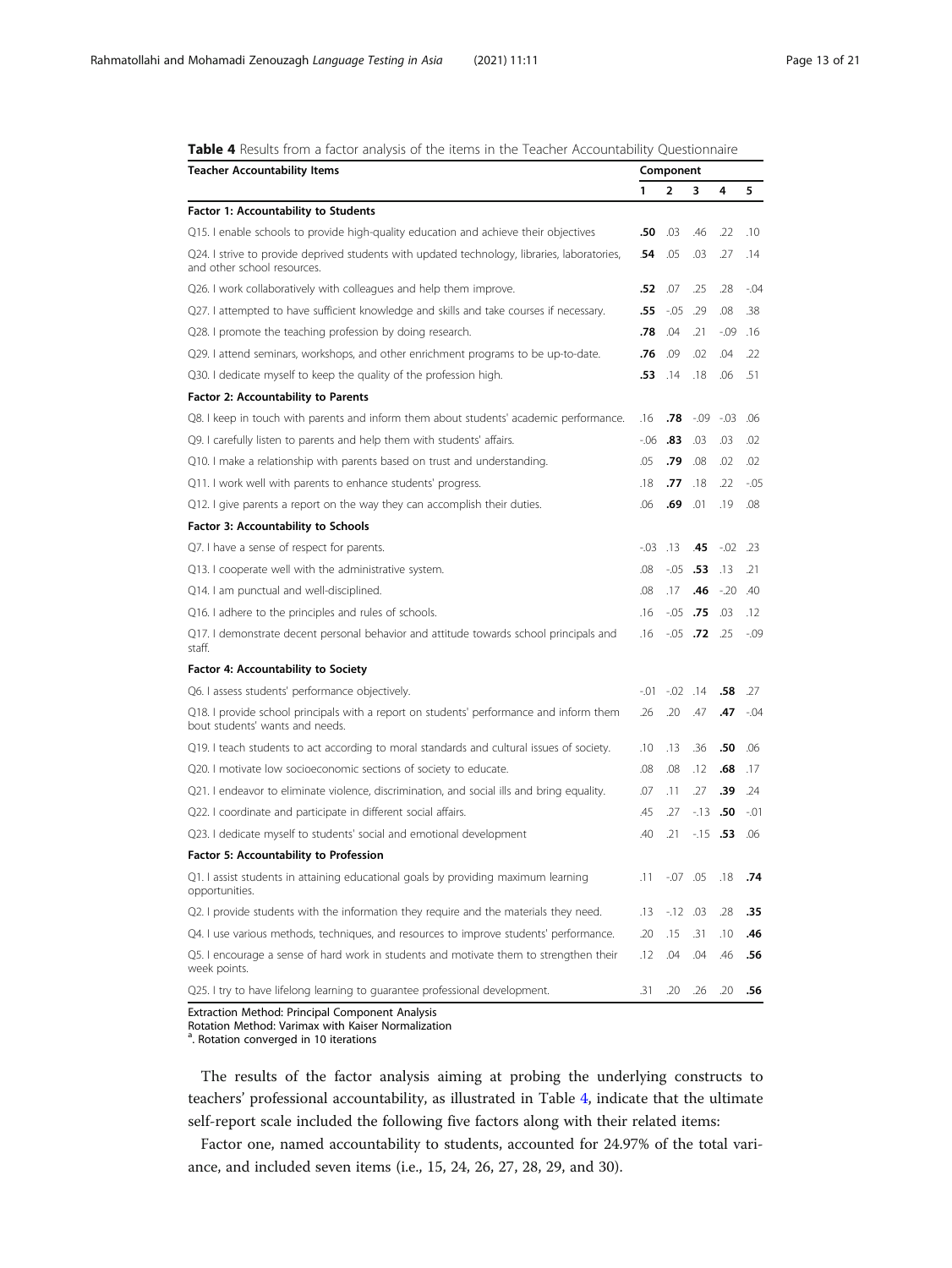<span id="page-13-0"></span>

Factor two, named accountability to parents, accounted for 10.13% of the total variance, and involved the five items of 8, 9, 10, 11, and 12.

Factor three, called accountability to schools, accounted for 6.00% of the total variance, and included only five items (i.e., 7, 13, 14, 16, and 17).

Factor four, named accountability to society, accounted for 5.46% of the total variance, and included the following seven items: 6, 18, 19, 20, 21, 22, and 23.

Eventually, factor five, named accountability to the profession, accounted for 4.66% of the total variance, and involved the five items of 1, 2, 4, 5, and 25.

Moreover, as item selection is concerned, a problematic item, that is item 3, was removed for analysis due to its lower than .3 loading value.

# **Discussion**

The present study aimed at designing and validating a measurement instrument for teachers' professional accountability. Having reviewed the related literature, the theoretical constructs regarding teachers' accountability to students, parents, school, society, and profession were educed and were later utilized as the foundation of structured interviews that led to the development of the questionnaire. Administering the questionnaire to 142 in-service teachers and analyzing the results, it was demonstrated that the Cronbach's alpha reliability index was estimated to be .88 indicating good internal consistency of the instrument. Additionally, the results of the factor analysis revealed no construct-irrelevant factor and all items, expect for item 3, had considerable contributions to their respective constructs. This research is assumed to formulate a deeper understanding of how to encounter challenges raised by VAMs as well as those of student surveys, classroom observation, principal evaluation, and so forth as Goe et al.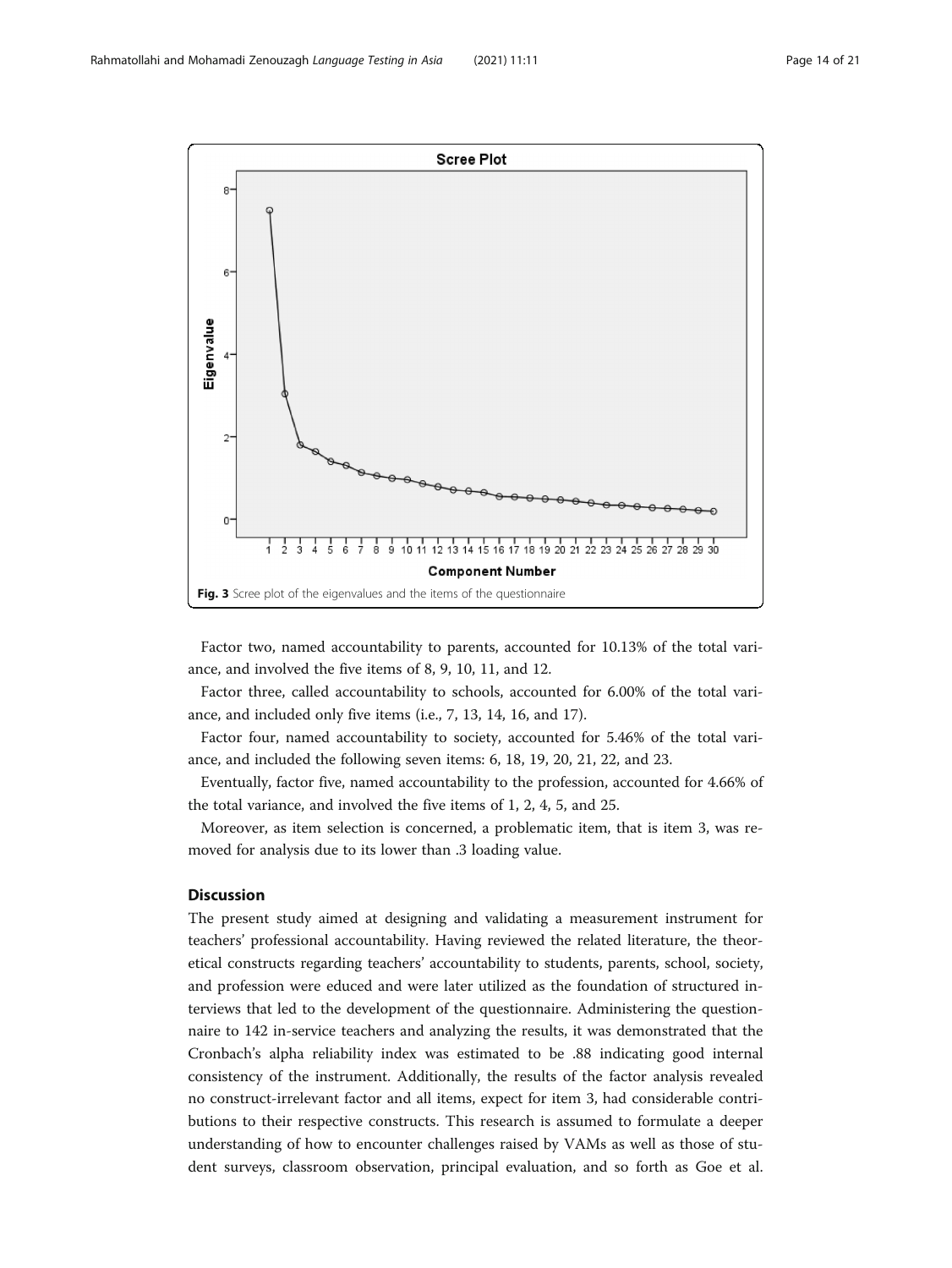([2008](#page-20-0)) put it teacher self-report measures permit the collection of a vast amount of information at once and help going through the unobservable intentions and beliefs.

Align with the objectives of having a high-quality educational setting, the development of various instrument for assessing accountability has seized scholars' attention within the last decade as Keddie and Mills [\(2019\)](#page-20-0) stated procedures pertaining to accountability in educational settings have taken various forms ranging from development of standardized tests to the enhancement of measures related to school quality among which principal and teacher performance indicators and professional standards are observable. Performance on such measures is regarded as the main indicator of school success. By the same token, Tuinamuana [\(2011](#page-20-0)) believed that "in order for any system of professional teacher standards to raise quality, there must be a strong commitment from the profession to this system" (p. 76). Below, some of the studies done on the notion of accountability in educational settings are covered.

Concerning the importance of educational accountability in academic settings in which teachers are to be accountable towards their students and their profession, Bandele and Ajayi [\(2013\)](#page-19-0) constructed and validated an accountability scale focusing on such factors as "quality of output, discipline, provision of infrastructure, resource utilization and human development" (p. 695). The outcome was a valid and reliable instrument for measuring educational accountability in rural and urban schools. Although in the same domain as the present research, Bandele and Ajayi ([2013\)](#page-19-0) work differs in scope and content.

In the same line, Doğan and Aypay [\(2016](#page-19-0)) explained that an accountability behavior is a necessity for improving any organization including higher education institutions. Following the standard-based movement of accountability in attaining relevant promotions, they categorized their 39-item scale into financial accountability, academic accountability, administrative accountability, responsibility, transparency, responsiveness, and explanation and subsequently proved its reliability and validity through employing factor analysis. Again, carried out in the field of accountability, this study has fundamental differences with the present one regarding the components it focused on.

In a more recent study, Karataş et al. ([2020\)](#page-20-0) gave prominence to the role school counselors play in academic context and the knowledge, competencies, skills, and attitudes they are obliged to have so that they would be able to organize and evaluate school counseling programs. Highlighting the significance of psychometric properties, the researchers developed a school counselor accountability scale consisting of 54 items. They also divided the scale into four different subcategories of preventive, supportive, developmental, and remedial services and further established the reliability and validity of the instrument. Regarding the ones who need to be accountable in educational contexts, this exploratory research aimed at developing a questionnaire to assess school counselor accountability and did not take teacher accountability into account.

Yet, another study to be worth mentioning is that of Rosenblatt ([2017\)](#page-20-0) in which the researcher developed a two-dimensional scale for school administrators and school teachers' accountability based on external and internal elements indicating a personal disposition to be regarded accountable in work environment. Goal orientation, teacher work performance, and work ethic are examples of the factors which were considered in the scale made. Though the study concentrated on the concept of administrators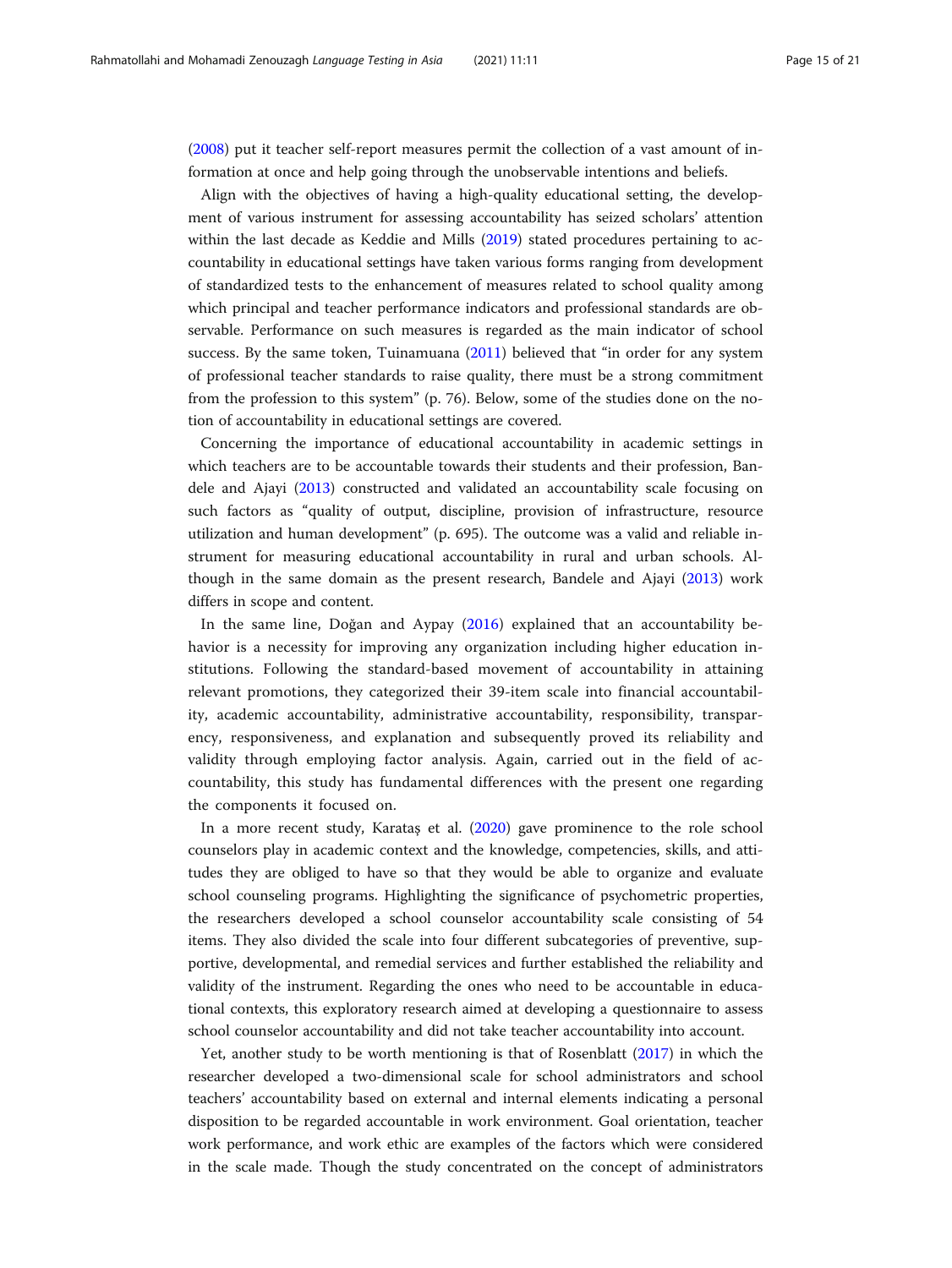and school teachers' accountability, there was no consideration of to whom and how teachers have to be accountable and this forms the essence of the current study.

As observed, there were a good number of studies on the concept of accountability. However, no study was performed to exclusively address teachers' professional accountability with respect to the responsibilities they have towards students, parents, schools, society, and the profession itself. Accordingly, developing such an instrument may provide better insights regarding the domain of their responsibility so that they may take better decisions to improve their own career.

Being more specific with this inventory of teachers' accountability and its different aspects, the components are reviewed. The first component of the questionnaire, that is teachers' accountability to students, requires teachers to support students affectionately and intellectually by building good rapport, using various methods, assessing students objectively, and so forth. Tamir ([2020\)](#page-20-0), in this regard, claimed that in the new age of accountability, faculty's effort to establish good rapports and strong relationships is recognized by the students as the foundation of their growth. Moreover, student voice is viewed as an effective factor in improving the teaching and learning quality as from accountability perspectives, it could enhance students' gratitude towards their teachers and teaching and learning process. It improves teacher-students' collaboration and develops students' perceptions of themselves as learners (Keddie [2015\)](#page-20-0). Olusola Bolarinwa Adeniyi et al. ([2019\)](#page-20-0) also found that in cases where students' perception of teacher accountability is low significantly, teachers do not, indeed, contemplate students' progress based on their capacity and this impedes achieving optimal learning. Improving students' attainments, developing their personalities, being available, and helping them understand topics of high perceived difficulty are envisaged to be professionally given more consideration by accountable teachers.

The second component (i.e., teachers' accountability to parents) primary puts teachers' responsibility to share succinct report of students' academic achievement with their parents and keep in touch with them. Accountability to parents, according to Rosenblatt and Wubbels [\(2021\)](#page-20-0), hinges on the extent to which parents are recognized by teachers to possess the natural right to be given reports on their children's educational achievements. Deploying the external accountability scale that takes teachers' accountability to parents as well as elements like feedback, performance reports, and performance evaluation, which were among factors considered in this study as well, into account, they indicated that teachers with more work experience showed higher levels of accountability disposition to parents.

Next, teachers' accountability toward school was considered. It is believed that dynamic healthy educational system generate parties accountable to one another in a way that it would result in the success of both parties (Holloway [2021\)](#page-20-0). Just as school leadership is accountable for learning outcomes of both teachers and students, so are teachers accountable to school leaders. In an attempt to modify the existing accountability models, Chandran ([2021\)](#page-19-0) did a case study in India to observe the impact of accountability systems on teachers' identities and to illustrate the differences between the models of good teaching imposed by the institution and the ones held by teachers themselves. The results implied that the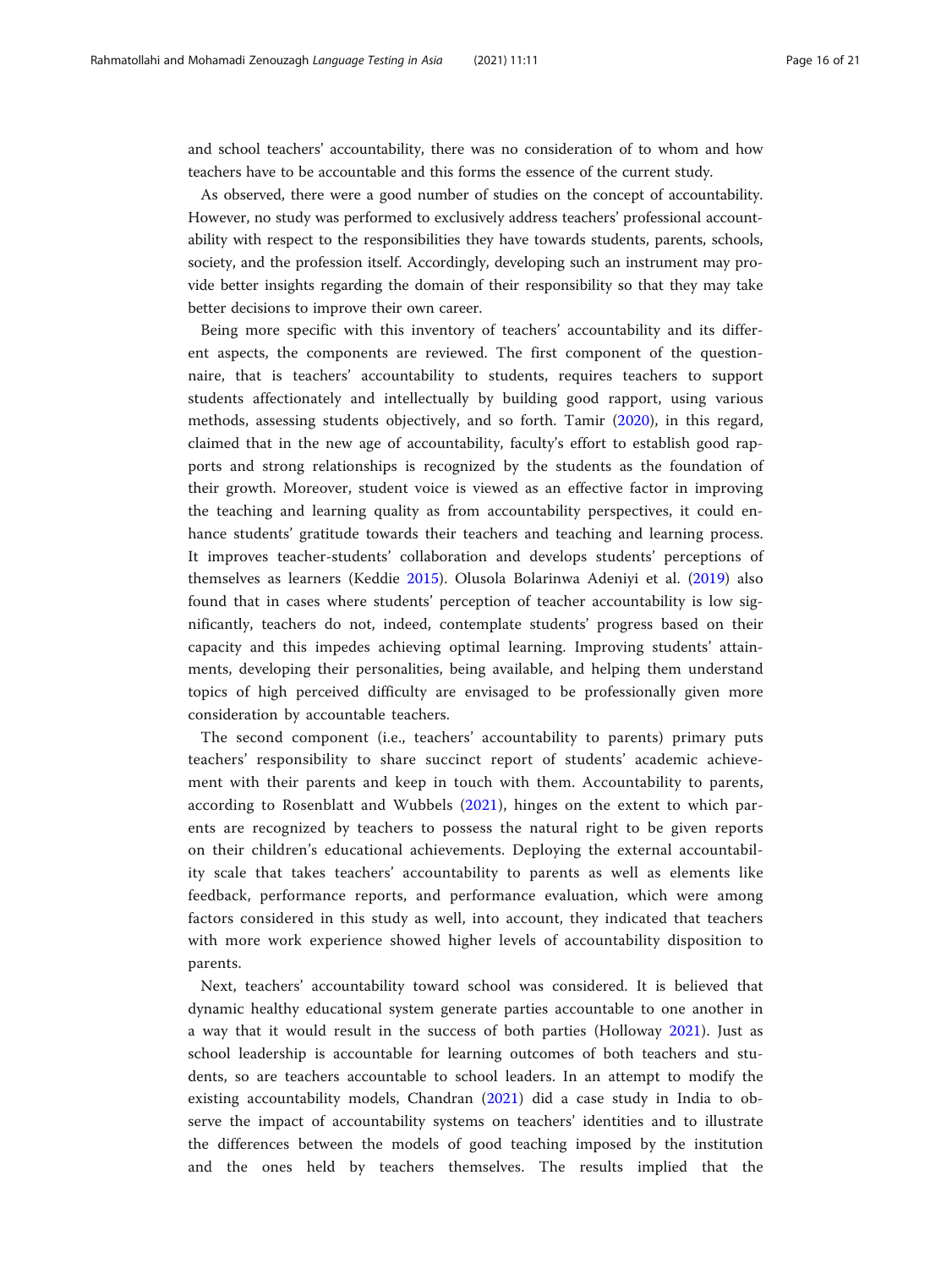accountability models needed to be reformed as teachers had a better way of teaching based on which the cultural-political conception of pedagogy is incorporated. Similarly, others (Ekundayo et al. [2018](#page-19-0); Omodan and Tsotetsi [2019](#page-20-0)) regarded teachers as a pivot of any sort of educational system transmitting intellectual skills and molding individuals' personalities.

Teacher accountability to the society as the fourth components of the questionnaire involves ethical aspects and social affairs of the profession. Respecting teachers' accountability to the society, Mullai ([2017](#page-20-0)), in a qualitative study, interviewed with five teachers with different years of employment in a focused group. Naming teachers as "moral agents," the researcher claimed that teachers are the key agents who bring change in societies through using information and communication technologies. Kanika ([2016](#page-20-0)) believed that teaching, with its essential role in human development activities, is a noble profession and Ekundayo et al. [\(2018\)](#page-19-0) expressed that teachers are among the main individuals who determine the future of humankind as they influence individuals both at schools and in society.

Another critical aspect teachers' accountability pertains to their sense of responsibility to the profession development as Olusola Bolarinwa Adeniyi et al. [\(2019](#page-20-0)) stated teachers are obliged to constantly take part in seminars and workshops to renovate their teaching activities. However, this should not result in as increase in accountability pressures of teacher education programs. Tamir ([2020\)](#page-20-0), in this case, conducted a long-term in-depth self-evaluation inquiry through semi-structured interview with individuals taking part in two teacher preparation programs to scrutinize the graduates' perceptions of the effective characteristics of teacher education programs, the quality of the program faculty, and the teachers' sense of preparedness for teaching. The outcomes provided some guidelines for teachers' to deal with such pressures. Teacher education programs, thus, should entail not only professional coursework but a clinical component related to mentored internship (Ronfeldt and Reininger [2012](#page-20-0)).

# Concluding remarks

High-quality educational settings and students' success are so inextricably interwoven that one can hardly conceptualize students' success without taking the role of educational setting into account. In this regard, many organizations and people should cooperate to achieve the desired outcome. For instance, governments are expected to be accountable for appropriate funding of schools that lack sufficient resources. Schools are obliged to be accountable for presenting high-quality education both by providing enriched programs and courses and by employing certified teachers. Teachers are also reckoned to be accountable for having high expectations for every student (Greenblatt et al. [2020\)](#page-20-0). Accordingly, developing an evaluation inventory for assessing teachers' professional accountability lies at the heart of this research. The study led to the development of a questionnaire with a final version consisting of 29 items across five constructs namely accountability to students, parents, school, society, and profession which were scored on four-point Liker-scale ranging from 1 to 4 indicating the degree the statement was reckoned to be true for the respondent teacher.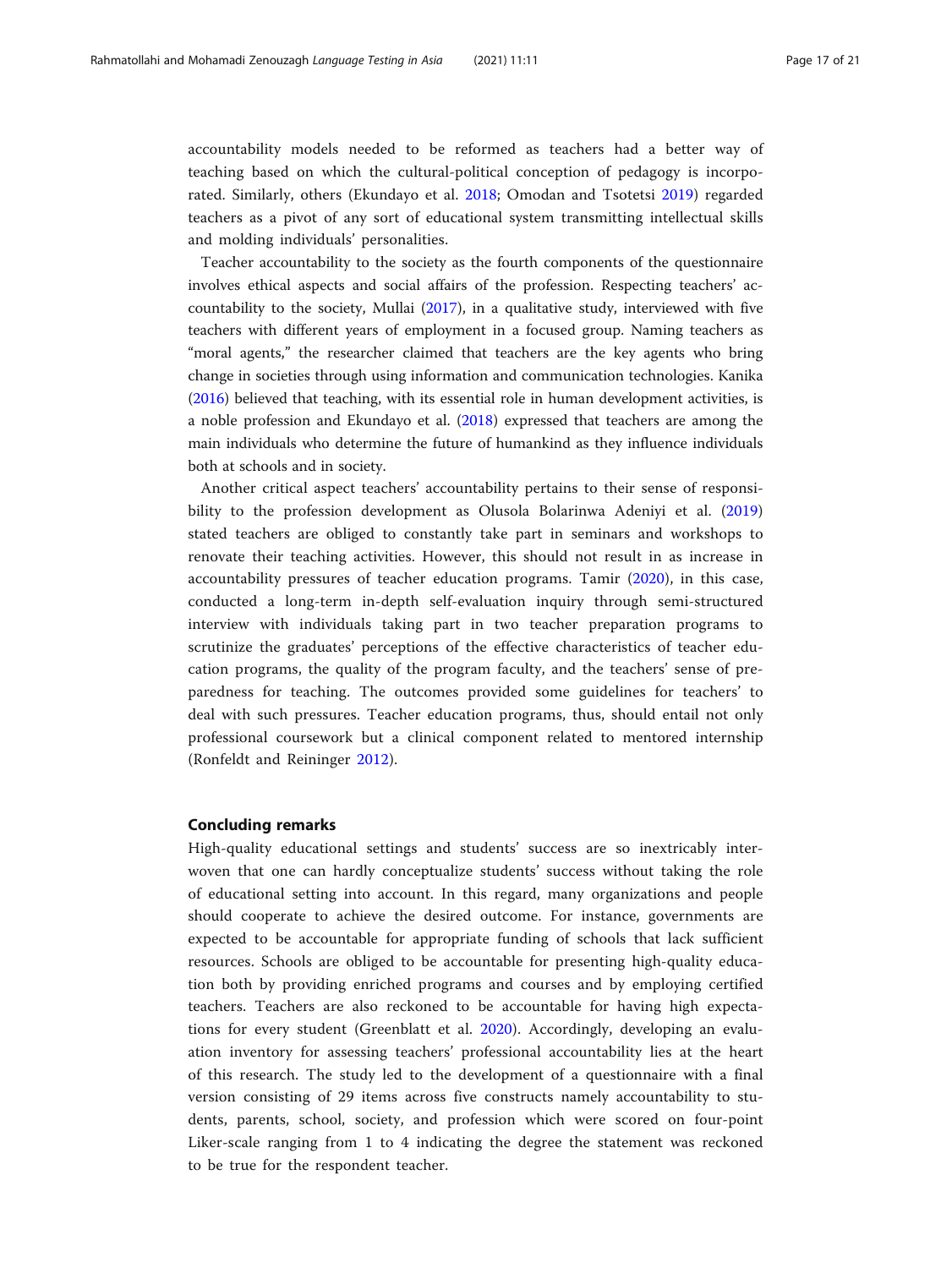The developmental journey of teacher education is not a linear or one-sided direction but an ongoing multidimensional process requiring both pre-service and inservice teachers to improve from all perspectives. It is hoped that the questionnaire developed be beneficial for researchers and practitioners in providing tools for gathering data and exploring patterns underlying individual teachers' professional identity. Furthermore, with the advent of the post-method era, teacher education models have shifted toward inquiry-oriented ones focusing on developing and training self-determining and self-directing teachers who monitor, reflect, and reform their classroom procedure if necessary. The self-report scale may be used as a yardstick to help teachers assess their perceived professional accountability. Additionally, as "teachers bridge the gap between planned curriculum as espoused in curriculum policy documents and actual curriculum as practiced in actual teaching and learning" (Maphosa et al. [2012,](#page-20-0) p. 548), school principals and administrators may use the instrument to choose more responsible teachers who strive to promote not only their own knowledge and profession but also the whole education system. Individuals involved in teacher education programs can make use of such a scale to find out more about the amount if teacher familiarity and devotion to their responsibilities and therefore work more on the weak parts.

Even though the established methods were followed in designing and validating this self-report scale, the limitations addressed below are noteworthy to be taken into account as they might have implicitly or explicitly influenced the results. First, although the researchers utilized inductive and deductive methods for domain selection and item generation to comprehensibly verify the conceptualization of teachers' professional accountability, some intervening issues were out of their control for practical and time limitations. For example, conducting interviews with more proficient people (i.e., teacher educators), having a larger sample size, and conducting the study nationwide could lead to better results. Hence, other researchers may replicate and gain a deeper understanding of teachers' professional accountability as undoubtedly there would be other perspectives worth to enquire. Besides, the qualitative section of this study was predominantly conducted through a comprehensive review of the literature and the implication of the structured interviews. Missing from the current study is the usage of data triangulation and various sources of data collection as moving beyond interviews may open new venues for the research and unveil some other domains. By observing teachers' and students' engagement, creating focus groups and casual chatting with teachers, documenting, journaling, and so many other sources, future studies are recommended to reflect on and reveal different aspects of teachers' professional accountability. Moreover, it must be emphasized that this research take no account of individual differences into consideration as the conduction of the study was coincided with the spread of coronavirus in public and certain research procedures such as questionnaire piloting were done online. In this circumstance, it was not feasible for the researchers to gather more data from a larger sample size or to pay attention to the participants' individual differences. Thus, further studies that control the influence of individual differences may result in shedding light on how these factors may contribute to teachers' professional accountability.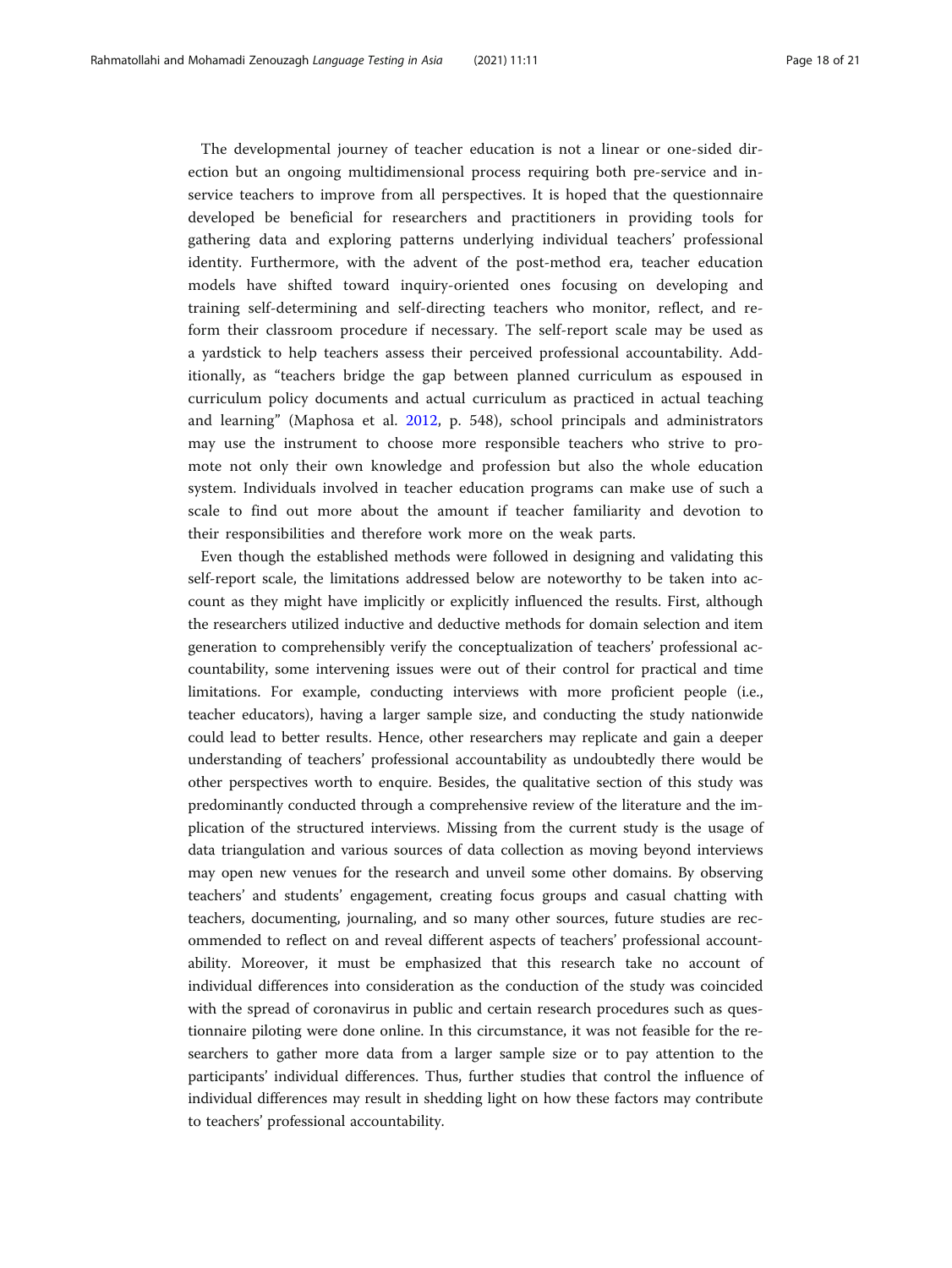# Appendix

Table 5 Teachers' professional accountability

| Α  | Accountability towards students                                                                                           |              |                |             |                |
|----|---------------------------------------------------------------------------------------------------------------------------|--------------|----------------|-------------|----------------|
| 1  | I assist students in attaining educational goals by providing maximum learning opportunities.                             | 1            | $\overline{2}$ | 3           | $\overline{4}$ |
| 2  | I provide students with the information they require and the materials they need.                                         | 1            | 2              |             | 34             |
| 3  | I have an excellent rapport with students and behave all students patiently and equally well.                             | 1            | 2              | 3           | $\overline{4}$ |
| 4  | I use various methods, techniques, and resources to improve students' performance.                                        | 1            | 2              |             | 34             |
| 5  | I encourage a sense of hard work in students and motivate them to strengthen their week<br>points.                        | 1            | $\overline{2}$ |             | 34             |
| 6  | I assess students' performance objectively.                                                                               |              | $1\quad2$      |             | 34             |
| В  | <b>Accountability towards Parents</b>                                                                                     |              |                |             |                |
| 7  | I have a sense of respect for parents.                                                                                    |              | 2              | 3           | $\overline{4}$ |
| 8  | I keep in touch with parents and inform them about students' academic performance.                                        | 1            | $\mathcal{L}$  |             | 34             |
| 9  | I carefully listen to parents and help them with students' affairs.                                                       | 1            | 2              |             | 34             |
| 10 | I make a relationship with parents based on trust and understanding.                                                      | 1            | 2              |             | 34             |
| 11 | I work well with parents to enhance students' progress.                                                                   | 1            | 2              |             | 34             |
| 12 | I give parents a report on the way they can accomplish their duties.                                                      |              | 1234           |             |                |
| c  | <b>Accountability towards Schools</b>                                                                                     |              |                |             |                |
|    | 13   cooperate well with the administrative system.                                                                       |              | $1\quad2$      |             | 34             |
|    | 14 I am punctual and well-disciplined                                                                                     | 1.           | $2^{\circ}$    |             | 34             |
|    | 15 I enable schools to provide high-quality education and achieve their objectives.                                       | 1            | 2              |             | 34             |
|    | 16 I adhere to the principles and rules of schools                                                                        | 1            | 2              |             | 34             |
|    | 17 I demonstrate decent personal behavior and attitude towards school principals and staff.                               | 1            | 2              |             | 34             |
|    | 18 I provide school principals with a report on students' performance and inform them bout<br>students' wants and needs.  |              | 1234           |             |                |
|    | D Accountability towards Society                                                                                          |              |                |             |                |
|    | 19 I teach students to act according to moral standards and cultural issues of society.                                   | 1.           | 2              |             | 34             |
|    | 20 I motivate low socioeconomic sections of society to educate.                                                           | 1.           | 2              |             | 34             |
|    | 21 Lendeavor to eliminate violence, discrimination, and social ills and bring equality                                    | 1            | 2              |             | 34             |
|    | 22 I coordinate and participate in different social affairs                                                               | 1            | 2              |             | 34             |
|    | 23 I dedicate myself to students' social and emotional development                                                        | 1            | $\overline{2}$ |             | 34             |
|    | 24 I strive to provide deprived students with updated technology, libraries, laboratories, and other<br>school resources. | $\mathbf{1}$ |                | $2 \t3 \t4$ |                |
| E. | <b>Accountability towards the Profession</b>                                                                              |              |                |             |                |
| 25 | I try to have lifelong learning to guarantee professional development                                                     |              | 2              | 3           | $\overline{4}$ |
| 26 | I work collaboratively with colleagues and help them improve.                                                             |              | $\mathcal{P}$  | 3           | $\overline{4}$ |
| 27 | I attempted to have sufficient knowledge and skills and take courses if necessary.                                        |              | 2              | 3           | $\overline{4}$ |
| 28 | I promote the teaching profession by doing research.                                                                      |              | 2              | 3           | $\overline{4}$ |
| 29 | I attend seminars, workshops, and other enrichment programs to be up-to-date.                                             |              | 2              | 3           | $\overline{4}$ |
|    | 30 I dedicate myself to keep the quality of the profession high.                                                          |              | 1234           |             |                |

This instrument is composed of 30 statements concerning teachers' professional accountability. Please indicate the degree to which each statement applies to you by marking whether you: Never = 1; Sometimes = 2; Often = 3; Always =4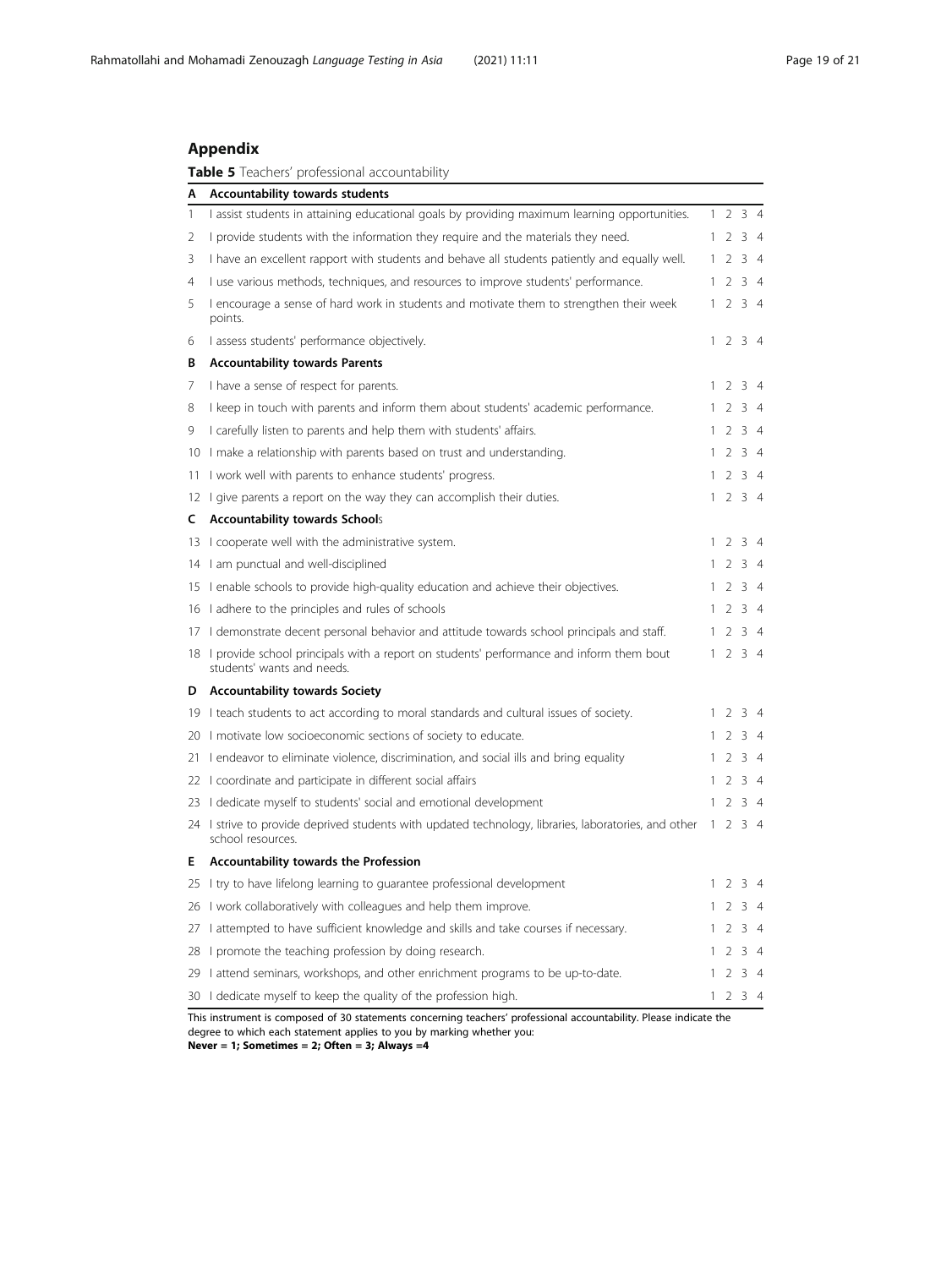#### <span id="page-19-0"></span>Abbreviations

TEFL: Teaching English as a foreign language; Qual: Qualitative; Quan: Quantitative; SPSS: Statistical Package for Social Sciences; KMO: Kaiser-Meyer-Olkin

### Acknowledgements

Authors acknowledge Dr. Fateme Nickmard for proofreading the manuscript and providing professional writing advices.

# Authors' contributions

To achieve the purpose of the study which is designing and validating a new measurement an inventory for Assessing Teachers' Professional Accountability, ZM conceived of the study, participated in its design and coordination, performed the statistical analysis, and helped with the final draft of the manuscript. MR conceived of the study, participated in its design and data collection, and helped with the final draft of the study. Both authors read and approved the final manuscript.

#### Funding

There is no funding body in the design of the study and collection, analysis, and interpretation of the data and in writing of this manuscript.

### Availability of data and materials

Data is available if asked by emails from the corresponding author.

# **Declarations**

# Ethics approval and consent participate

Research ethical issues were established and acknowledged in this research. This research involves human participants, and informed consent was recognized and acknowledged in this research.

### Consent for publication

The authors adhere to the Journals Copy Right and publication policies.

### Competing interests

The authors declare that they have no competing interests.

# Received: 2 March 2021 Accepted: 8 June 2021 Published online: 02 July 2021

# References

- Arrafii, M. A. (2021). Indonesian teachers' conceptions of values and dimensions of assessment practice: the effect of teachers' characteristics. Teaching and Teacher Education, 98, 103245.
- Ary, D., Jacobs, L. C., Sorensen, C., & Walker, D. (2014). Introduction to research in education. Cengage Learning.
- Attarwala, P. (2015). A study of teachers' accountability in relation to teachers' professionalism of primary schools of Kadi. International Journal of Research in Humanities & Soc. Sciences, 3(8), 47-50.
- Bae, S. (2018). Redesigning systems of school accountability: a multiple measures approach to accountability and support. Education Policy Analysis Archives, 26(8), 1–28.
- Bandele, S. O., & Ajayi, S. A. (2013). Development of accountability scale for quality education in Nigerian secondary schools. Mediterranean Journal of Social Sciences, 4(3), 695–699.
- Brady, A. M. (2020). Response and responsibility: Rethinking accountability in education. Journal of Philosophy of Education, 1–16.
- Bridges, S. M., Andrews, S., Tsui, A. B. M., Kwai-kuen, C. C., Wang, D., Kwan, T. Y. L., … Wang, R. K. Y. (2018). Designing for integration in initial teacher education curricula: the Hong Kong postgraduate diploma in education. In C. Wyatt-Smith, &
- L. Adie (Eds.), Innovation and accountability in teacher education (pp. 295-312). Springer Chandran, M. (2021). Teacher accountability and education restructuring: an exploration of teachers' work identities in an
- urban school for poor in India. International Studies in Sociology of Education, 1–20.
- Creswell, J. W. (2014). Research design: qualitative, quantitative, and mixed methods approaches (4 ed.). Sage.
- Darling-Hammond, L. (2020). Accountability in teacher education. ction in. Teacher Education, 42(1), 60–71.
- Doğan, D., & Aypay, A. (2016). Scale of accountability in higher education institutions: a study of validity and reliability. Journal of Higher Education and Science, 6(3), 384–395.
- Donaldson, G. (2015). Successful futures: independent review of curriculum and assessment arrangements in Wales. Crown Copyright: OGL.
- Dornyei, Z. (2007). Research methods in applied linguistics: quantitative, qualitative, and mixed methodologies. Oxford University Press.
- Ekundayo, H. T., Omodan, B. I., & Omodan, C. T. (2018). Dynamics of organizational behaviour: a case of principals' activities and teacher effectiveness in secondary schools in Ekiti State, Nigeria. The International Journal of Humanities & Social Studies, 6(8), 225–332.
- Erichsen, K., & Reynolds, J. (2020). Public school accountability, workplace culture, and teacher morale. Social Science Research, 85, 1–15.
- Frank, K. A., Kim, J., Salloum, S. J., Bieda, K. N., & Youngs, P. (2020). From interpretation to instructional practice: a network study of early-career teachers' sensemaking in the era of accountability pressures and Common Core state standards. American Educational Research Journal, 57(6), 2293–2388.
- Gill, B. P. (2017). Professional accountability as a tool for continuous improvement in the age of ESSA. Paper presented at the AEFP Conference <https://aefpweb.org/sites/default/files/webform/42/professional%20accountability%20for%20AEFP.pdf>.